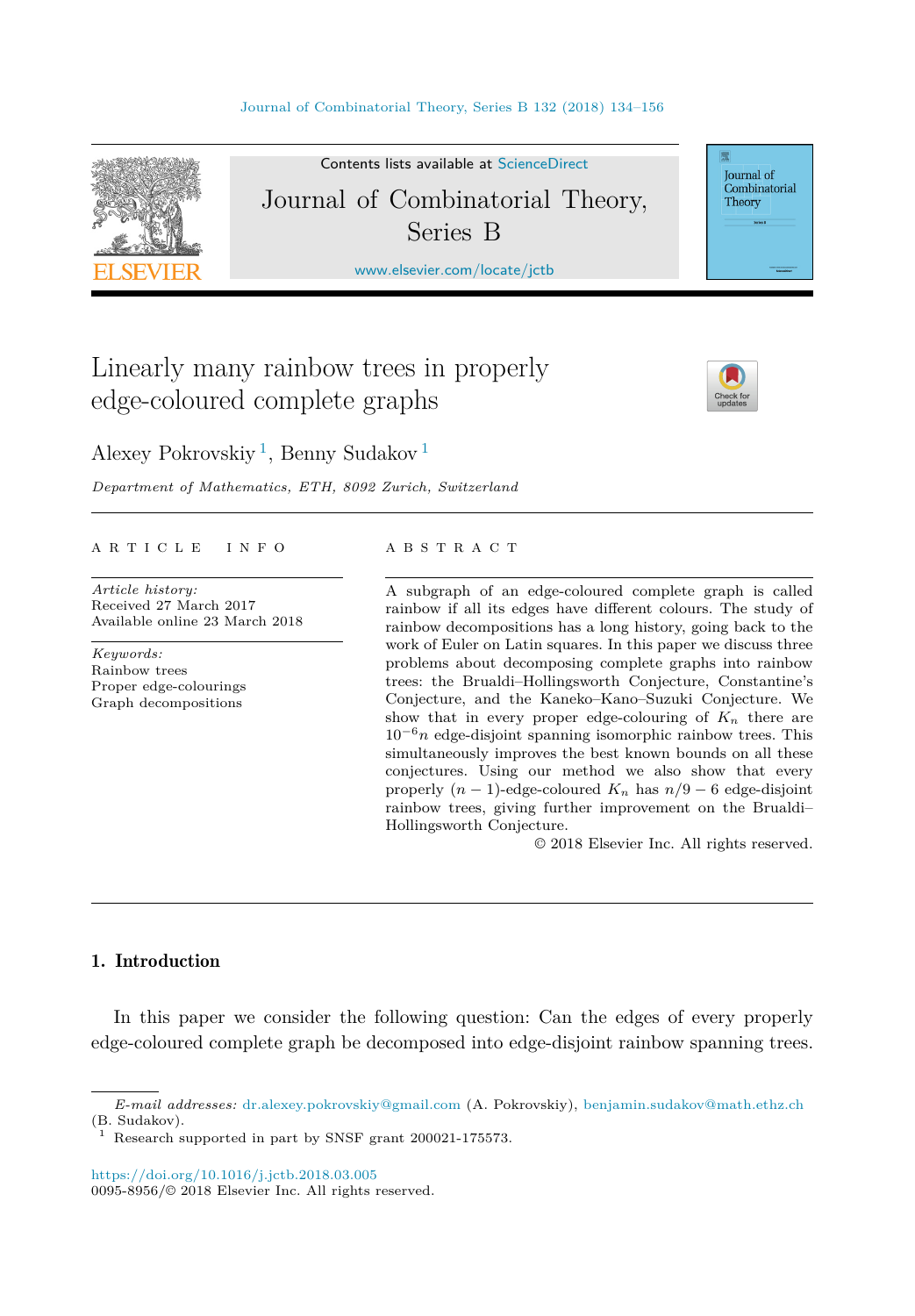Here a properly edge-coloured complete graph  $K_n$  means an assignment of colours to the edges of  $K_n$  so that no two edges at a vertex receive the same colour. A rainbow spanning tree in  $K_n$  is a tree containing every vertex of  $K_n$ , all of whose edges have different colours.

The study of rainbow decompositions dates back to the 18th century when Euler studied the question "for which *n* does there exist a properly *n*-edge-coloured  $K_{n,n}$  which can be decomposed into *n* edge-disjoint rainbow perfect matchings.<sup>2</sup>" Euler constructed such proper *n*-edge-colourings of  $K_{n,n}$  whenever  $n \not\equiv 2 \pmod{4}$ , and conjectured that these are the only values of *n* for which they can exist. The  $n = 6$  case of this conjecture is Euler's famous "36 officers problem", which was eventually proved by Tarry in 1901. For larger *n*, Euler's Conjecture was disproved in 1959 by Parker, Bose, and Shrikhande. Together these results give a complete description of the values of *n* for which there exists a properly *n*-edge-coloured  $K_{n,n}$  which can be decomposed into *n* edge-disjoint rainbow perfect matchings.

Decompositions of properly  $(2n - 1)$ -edge-coloured  $K_{2n}$  into edge-disjoint rainbow perfect matchings have also been studied. They were introduced by Room in  $1955<sup>3</sup>$  who raised the question of which  $n$  they exist for. Wallis showed that such decompositions of  $K_{2n}$  exist if, and only if,  $n \neq 2$  or 4. Rainbow perfect matching decompositions of both  $K_{n,n}$  and  $K_{2n}$  have found applications in scheduling tournaments and constructing experimental designs (see e.g. [\[10\]](#page-22-0)).

Euler and Room wanted to determine the values of *n* for which there exist colourings of *Kn,n* or *K<sup>n</sup>* with rainbow matching decompositions. However given an *arbitrary* proper edge-colouring of  $K_{n,n}$  or  $K_n$  it is not the case that it must have a decomposition into rainbow perfect matchings. A natural way of getting around this is to consider decompositions into rainbow graphs other than perfect matchings. In the past decompositions into rainbow subgraphs such as cycles and triangle factors have been considered [\[8\]](#page-22-0).

An additional reason to study rainbow subgraphs arises in Ramsey theory, more precisely in the canonical version of Ramsey's theorem, proved by Erdős and Rado [\[11\]](#page-22-0) in 1950. Here the goal is to show that edge-colourings of *Kn*, in which each colour appears only few times contain rainbow copies of certain graphs (see, e.g., introduction of [\[19\]](#page-22-0), for more details).

In this paper we consider decompositions into rainbow trees. In contrast to the perfect matching case, it is believed that every properly edge coloured  $K_n$  can be decomposed into edge-disjoint rainbow trees. This was conjectured by three different sets of authors.

<sup>2</sup> Euler studied the values of *<sup>n</sup>* for which <sup>a</sup> pair of *<sup>n</sup>* <sup>×</sup> *<sup>n</sup>* orthogonal Latin squares exists. Using <sup>a</sup> standard argument, it is easy to show that  $n \times n$  orthogonal Latin squares are equivalent objects to rainbow perfect matching decompositions of *Kn,n*.

<sup>3</sup> Room actually introduced objects which are now called "Room squares". It is easy to show that Room squares are equivalent objects to decompositions of  $(2n - 1)$ -edge-coloured  $K_{2n}$  into edge-disjoint rainbow perfect matchings.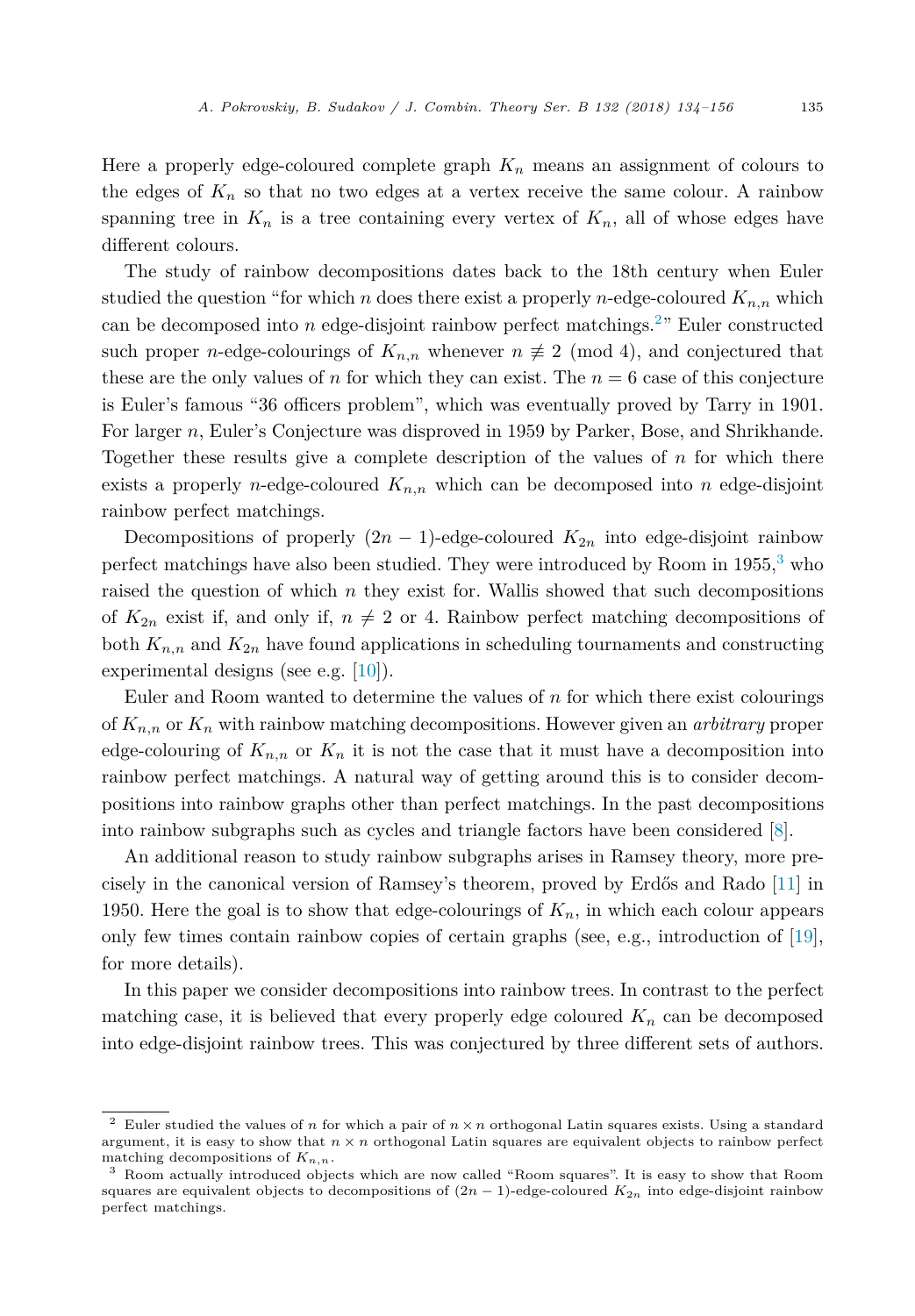<span id="page-2-0"></span>Conjecture 1 *(Brualdi and Hollingsworth, [\[6\]](#page-22-0)). Every properly* (2*n* − 1)*-edge-coloured K*2*<sup>n</sup> can be decomposed into edge-disjoint rainbow spanning trees.*

Conjecture 2 *(Kaneko, Kano, and Suzuki, [\[15\]](#page-22-0)). Every properly edge-coloured K<sup>n</sup> contains n/*2 *edge-disjoint isomorphic rainbow spanning trees.*

**Conjecture 3** *(Constantine, [\[9\]](#page-22-0)). Every properly*  $(2n - 1)$ *-edge-coloured*  $K_{2n}$  *can be decomposed into edge-disjoint isomorphic rainbow spanning trees.*

There are many partial results on the above conjectures. It is easy to see that every properly coloured  $K_n$  contains a single rainbow tree—specifically the star at any vertex will always be rainbow. Strengthening this, various authors have shown that more disjoint trees exist under assumptions of Conjectures 1–3.

Brualdi and Hollingsworth [\[6\]](#page-22-0) showed that every properly  $(2n - 1)$ -coloured  $K_{2n}$  has 2 edge-disjoint rainbow spanning trees. Krussel, Marshall, and Verrall [\[16\]](#page-22-0) showed that there are 3 rainbow spanning trees under the same assumption. Kaneko, Kano, and Suzuki [\[15\]](#page-22-0) showed that 3 edge-disjoint rainbow spanning trees exist in any proper colouring of  $K_n$  (with any number of colours). Akbari and Alipour [\[1\]](#page-22-0) showed that 2 edge-disjoint rainbow spanning trees exist in any colouring of  $K_n$  with at most  $n/2$ edges of each colour. Carraher, Hartke, and Horn [\[7\]](#page-22-0) showed that under the same assumption,  $n/1000 \log n$  edge-disjoint rainbow spanning trees exist. In particular this implies that every properly coloured  $K_n$  has this many edge-disjoint spanning rainbow trees. Horn [\[14\]](#page-22-0) showed that there is an  $\epsilon > 0$  such that every  $(2n - 1)$ -coloured  $K_{2n}$  has *-n* edge-disjoint rainbow spanning trees. Subsequently, Fu, Lo, Perry, and Rodger [\[13\]](#page-22-0) showed that every  $(2n - 1)$ -coloured  $K_{2n}$  has  $\lfloor \sqrt{6n + 9}/3 \rfloor$  edge-disjoint rainbow span-ning trees. For Conjecture 3, Fu and Lo [\[12\]](#page-22-0) showed that every  $(2n-1)$ -coloured  $K_{2n}$  has 3 isomorphic edge-disjoint spanning trees. In addition to these results, there has been a fair amount of work showing that edge-coloured complete graphs with certain specific colourings can be decomposed into rainbow spanning trees (see e.g. [\[2,9\]](#page-22-0)).

Here is a summary of the best known results for these problems for large *n*. Horn proved for the Brualdi–Hollingsworth Conjecture that  $\epsilon n$  edge-disjoint rainbow spanning trees exist. For the Kaneko–Kano–Suzuki Conjecture, Carraher, Hartke, and Horn proved that  $n/1000 \log n$  edge-disjoint rainbow spanning trees exist. For Constantine's Conjecture, Fu and Lo proved that 3 edge-disjoint rainbow spanning trees exist.

Here we substantially improve the best known bounds for all three conjectures. Define a *t*-spider to be a tree obtained from a star by subdividing *t* of its edges once. We prove the following.

**Theorem 4.** Every properly edge-coloured  $K_n$  contains  $10^{-6}n$  edge-disjoint rainbow span*ning t-spiders for any*  $0.0007n \le t \le 0.2n$ *.* 

Beyond improving the bounds on Conjectures  $1-3$ , Theorem 4 is qualitatively stronger than all of them. Firstly, the isomorphism class of the spanning trees in Theorem 4 is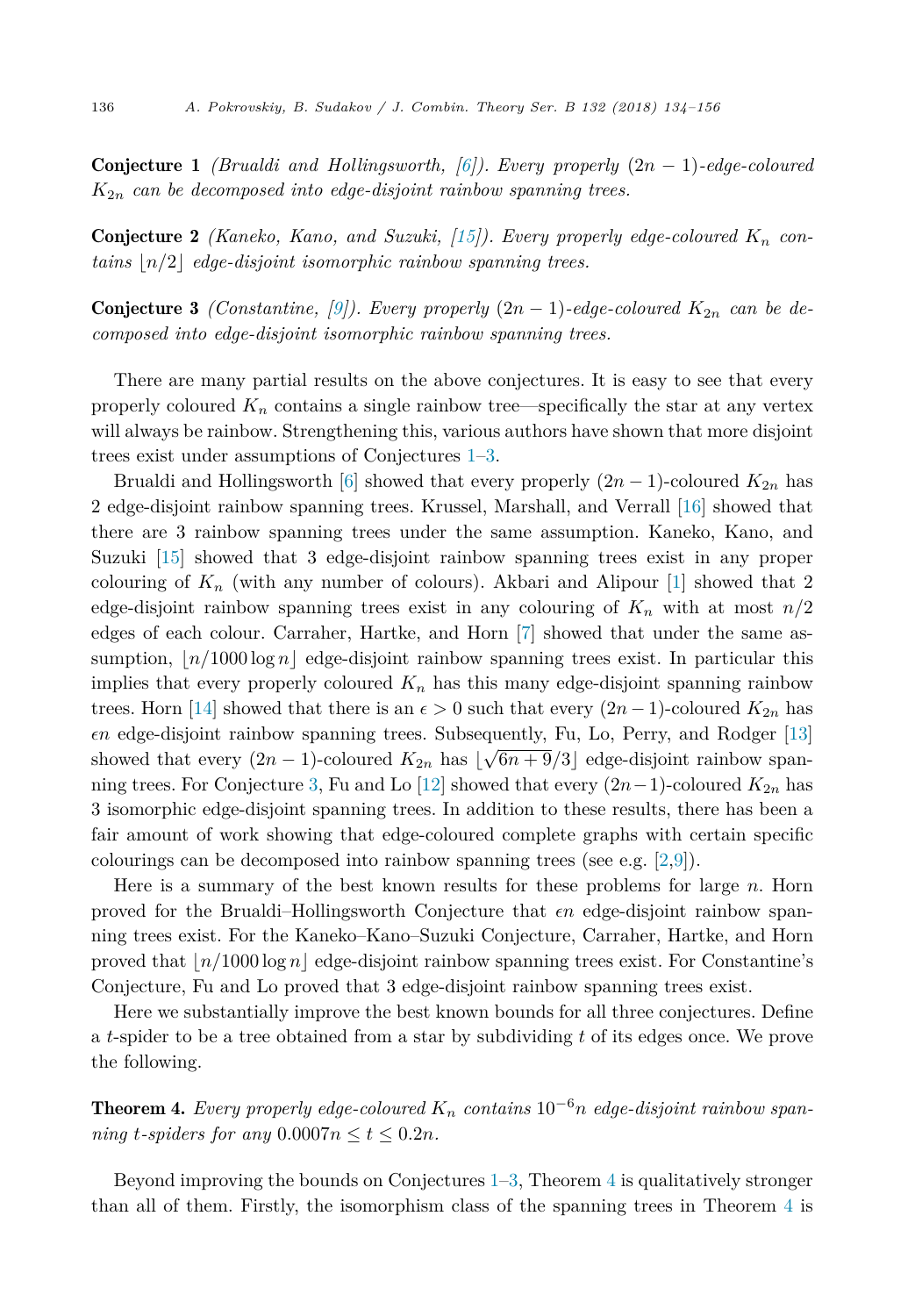<span id="page-3-0"></span>independent of the colouring on  $K_n$  (whereas Constantine's Conjecture allows for such a dependency). Additionally Theorem [4](#page-2-0) produces isomorphic spanning trees under a weaker assumption than Constantine's Conjecture (namely we do not specify that *K<sup>n</sup>* is  $(n-1)$ -coloured).

The method we use to prove Theorem [4](#page-2-0) is quite flexible. For any one of the three conjectures, it is easy to modify our method to give a further improvement on the 10−<sup>6</sup>*n* bound from our theorem. In order to illustrate this, we will show that in the case of the Brualdi–Hollingsworth Conjecture one can cover over 20% of the edges by spanning rainbow trees.

**Theorem 5.** Every properly  $(n-1)$ -edge-coloured  $K_n$  has  $n/9-6$  edge-disjoint spanning *rainbow trees.*

### *1.1. Notation*

Throughout the paper all colourings of graphs will be edge-colourings. For an edge *e*, we use  $c(e)$  to denote the colour of *e*. For a colour *c* and a graph *G*, we will use " $c \in G$ " to mean that *G* has a colour *c* edge.

For a graph *G* and a set of vertices *U* we use  $G \setminus U$  to denote the induced subgraph of  $G$  on  $V(G) \setminus U$ . For a graph *G* and a set of edges *E* we use  $G \setminus E$  to denote the subgraph of *G* formed by deleting the edges in *E*. Thus for a subgraph *H* of *G*, " $G \setminus V(H)$ " and " $G \setminus E(H)$ " denote the subgraphs of *G* formed by deleting the vertices and edges of *H* respectively.

**Definition 6.** A graph S is a t-spider if  $V(S) = \{r, j_1, \ldots, j_t, x_1, \ldots, x_t, y_1, \ldots, y_{|S|-2t-1}\}\$ *with*  $E(S) = \{rj_1, \ldots, rj_t\} \cup \{ry_1, \ldots, ry_{|S|-2t-1}\} \cup \{j_1x_1, \ldots, j_tx_t\}.$ 

The vertex *r* is called the *root* of the spider. The vertices  $y_1, \ldots, y_{|S|-2t-1}$  are called *ordinary leaves*. We will use "*D* is a  $(\leq t)$ -spider" to mean that "*D* is a *s*-spider for some  $s \leq t$ ." We will often use the following two simple observations to build spiders.

**Observation 7.** Let S be a star rooted at r and M be a matching with  $|e \cap S| = 1$  and  $r \notin e$  *for all the edges*  $e \in M$ *. Then*  $M \cup S$  *is an*  $|M|$ *-spider.* 

**Observation 8.** Let  $D_1$  be a  $d_1$ -spider rooted at  $r$ , and  $D_2$  a  $d_2$ -spider rooted at  $r$  with *V*(*D*<sub>1</sub>) ∩ *V*(*D*<sub>2</sub>) = {*r*}*. Then D*<sub>1</sub> ∪ *D*<sub>2</sub> *is a* (*d*<sub>1</sub> + *d*<sub>2</sub>)*-spider.* 

# 2. Proof sketch

In this self-contained section we give a sketch of the proof of Theorem [4.](#page-2-0) Throughout the section, we fix a properly coloured complete graph  $K_n$  and let  $m = 10^{-6}n$  be the number of edge-disjoint spiders we are trying to find.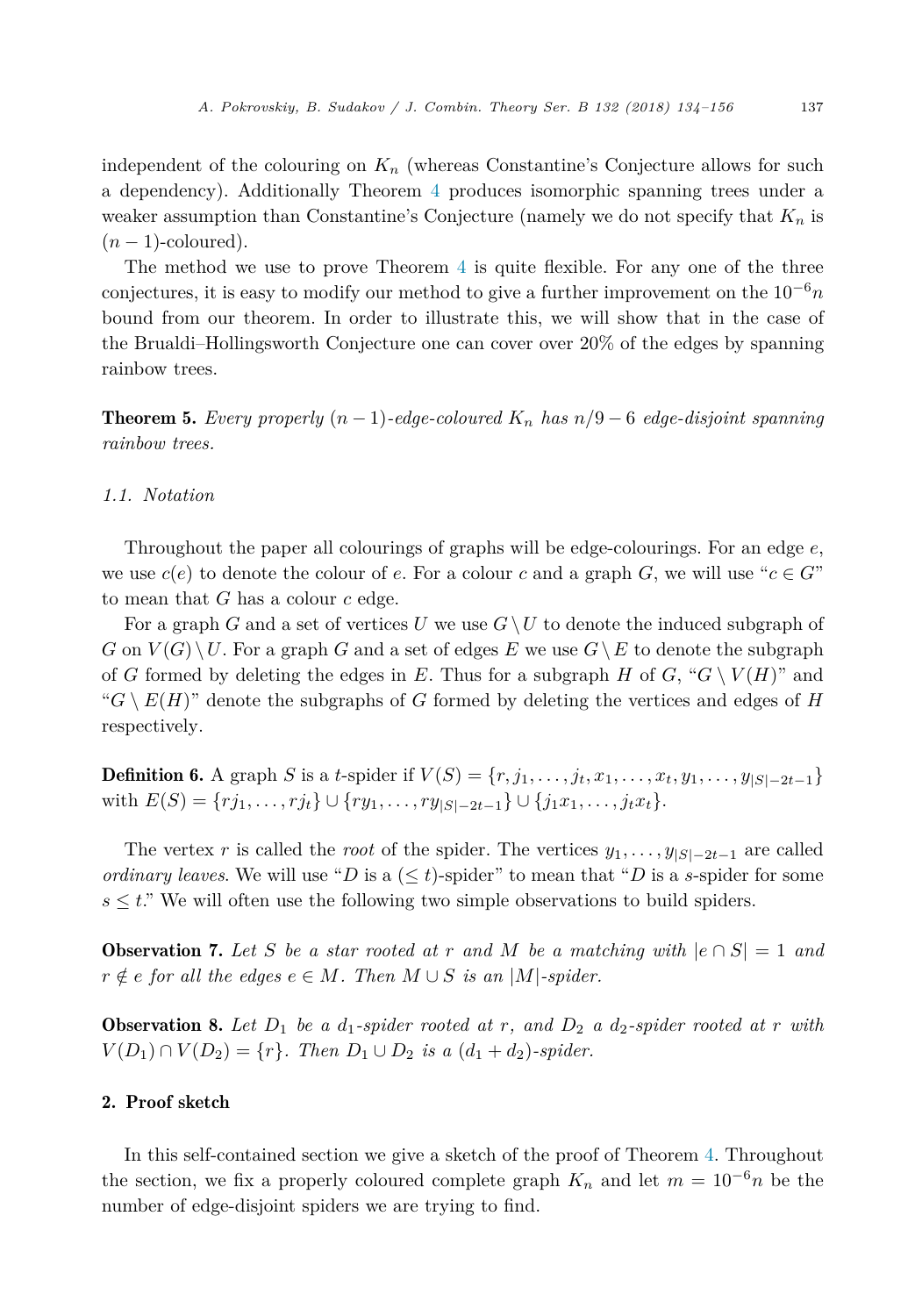<span id="page-4-0"></span>For the purposes of this proof sketch, it is convenient to introduce some notation. We say that a family of spiders  $\mathcal{D} = \{D_1, \ldots, D_m\}$  is *root-covering* if the root of  $D_i$  is in  $V(D_i)$  for any  $i, j \in \{1, \ldots, m\}$ . The basic idea of the proof of Theorem [4](#page-2-0) is to first find a root-covering family of non-spanning, non-isomorphic, spiders  $\mathcal{D} = \{D_1, \ldots, D_m\}$ . Then, for each  $i$ , the spider  $D_i$  is modified into a spanning, isomorphic rainbow spider. The reason for considering root-covering families is that the roots are the highest degree vertices in spiders. Because of this, they are intuitively the most difficult vertices to cover in the spiders we are looking for. Thus in the proof we first find a family of spiders which is root-covering, and then worry about making them spanning and isomorphic.

The proof of Theorem [4](#page-2-0) naturally splits into three steps:

- (1) Find a root-covering family of large edge-disjoint rainbow spiders  $D_1, \ldots, D_m$  in  $K_n$ .
- (2) Modify the spiders from (1) into a root-covering family of *spanning*, edge-disjoint, rainbow spiders  $D'_1, \ldots, D'_m$ .
- (3) Modify the spiders from (2) into a root-covering family of spanning, edge-disjoint, rainbow, *isomorphic* spiders  $D_1'', \ldots, D_m''$ .

Step (1) is the easiest part of the proof. To prove it, we first find a family of disjoint rainbow *stars*  $S_1, \ldots, S_m$  rooted at  $r_1, \ldots, r_m$  in  $K_n$ . Then by exchanging some edges between these stars, we obtain spiders  $D_1, \ldots, D_m$  rooted at  $r_1, \ldots, r_m$  which is root-covering. See Lemma [18.](#page-12-0)

Step (2) is the hardest part of the proof. It involves going through the spiders  $D_1, \ldots, D_m$  from part (1) one by one and modifying them. For each *i*, we modify  $D_i$  into a spanning spider  $D'_i$  with  $D'_i$  edge-disjoint from the spiders  $D'_1, \ldots, D'_{i-1}, D_{i+1}, \ldots, D_m$ and  $D_i'$  having the same root as  $D_i$ . In order to describe which edges we can use in  $D_i'$ , we make the following definition.

**Definition 9.** Let  $\mathcal{D} = \{D_1, \ldots, D_m\}$  be a family of edge-disjoint spiders in a coloured  $K_n$ . Let  $D_i = S_i \cup D_i$  where  $S_i$  is the star consisting of the ordinary leaves of  $D_i$ . We let  $G(D_i, \mathcal{D})$  denote the subgraph of  $K_n$  formed by deleting the following:

- All the roots of the spiders  $D_1, \ldots, D_{i-1}, D_{i+1}, \ldots, D_m$ .
- All the edges of the spiders  $D_1, \ldots, D_{i-1}, D_{i+1}, \ldots, D_m$ .
- All edges sharing a colour with  $D_i$ .
- All vertices of  $\ddot{D}_i$  except the root.

The intuition behind this definition is that we can freely modify *D<sup>i</sup>* using edges from *G*(*D*<sub>*i*</sub>, *D*) without affecting the other spiders  $D_1, \ldots, D_{i-1}, D_{i+1}, \ldots, D_m$ . The following observation makes this precise.

**Observation 10.** Let  $\mathcal{D} = \{D_1, \ldots, D_m\}$  be a family of rainbow spiders in a coloured  $K_n$ . Let  $D_i = S_i \cup \hat{D}_i$  where  $S_i$  is the star consisting of the ordinary leaves of  $D_i$ . Then for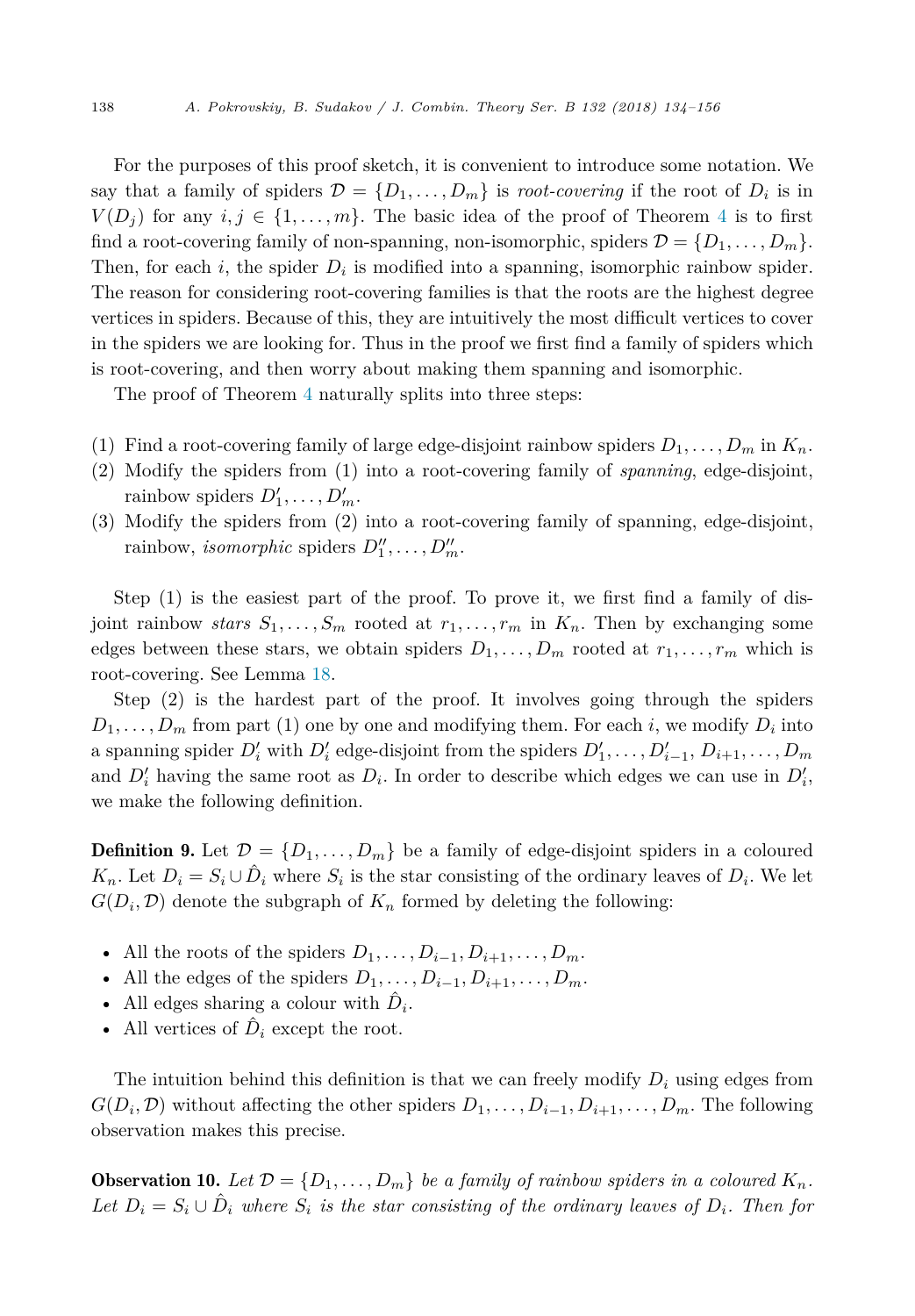any rainbow spider  $\hat{S}_i$  in  $G(D_i, \mathcal{D})$  with  $S_i$  and  $\hat{S}_i$  having the same root, we have that  $\hat{S}_i \cup \hat{D}_i$  *is a rainbow spider in*  $K_n$ .

*In addition if*  $D$  *was edge-disjoint and root-covering, then*  $D \setminus \{D_i\} \cup \{\hat{S}_i \cup \hat{D}_i\}$  *is edge-disjoint and root-covering.*

A crucial feature of  $G(D_i, \mathcal{D})$  is that it has high minimum degree.

**Observation 11.** For a family of spiders  $\mathcal{D} = \{D_1, \ldots, D_m\}$  in a properly coloured  $K_n$ *with*  $D_i$  *a t-spider we have*  $\delta(G(D_i, \mathcal{D})) \geq n - 3m - 4t - 1$ *.* 

To solve step (2) we consider the graph  $G(D_i, \mathcal{D})$  for  $\mathcal{D} = \{D'_1, \ldots, D'_{i-1}, D_i, \ldots, D_m\}.$ Using Observation [10](#page-4-0) to solve (2) it is enough to find a spanning rainbow spider  $D_i$  in  $G(D_i, \mathcal{D})$  having the same root as  $D_i$ . From Observation 11 we know that  $G(D_i, \mathcal{D})$  has high minimum degree. Thus, to solve (2) it would be sufficient to show that "every properly coloured graph with high minimum degree and a vertex *r* has a spanning rainbow spider rooted at *r*." Unfortunately this isn't true since there are properly coloured graphs *G* with high minimum degree, which have less than  $|G| - 1$  colours (and hence have no spanning rainbow tree).

However, in a sense, "having too few colours" is the only barrier to finding a spanning rainbow spider in a high minimum degree graph. Lemmas [19](#page-13-0) and [20](#page-15-0) will show that as long as there are enough edges of colours not touching  $r$ , then it is possible to find a spanning rainbow spider rooted at *r* in a high minimum degree graph. This turns out to be sufficient to complete the proof of step (2) since it is possible to ensure that the graphs  $G(D_i, \mathcal{D})$  have a lot of edges of colours outside  $D_i$ . The details of this are somewhat complicated and explained in Section [4.](#page-10-0)

Step (3) is similar in spirit to step (2). It consists of going through the spiders  $D'_1, \ldots, D'_m$  one by one, and modifying  $D'_i$  into a spanning spider  $D''_i$  with  $D''_i$  edgedisjoint from the spiders  $D''_1, \ldots, D''_{i-1}, D'_{i+1}, \ldots, D'_m$  and  $D''_i$  having the same root as  $D'_i$ . We once again consider the graph  $G(D'_i, \mathcal{D})$  for  $\mathcal{D} = \{D''_1, \ldots, D''_{i-1}, D'_i, \ldots, D'_m\}$ and notice that it has high degree. Because of this, to prove step (3) it is sufficient to show that "in every properly coloured graph *G* with high minimum degree and a spanning rainbow star *S*, there is a spanning rainbow *t*-spider for suitable *t*." This turns out to be true for  $t \geq 3$ , and is proved by replacing edges of  $D_i'$  for suitable edges outside  $D_i'$ (see Lemma [23\)](#page-18-0).

# 3. Many rainbow trees in 1-factorizations

The proof of Theorem [5](#page-3-0) naturally splits into two parts. In the first part we show that one can find large edge-disjoint rainbow trees  $T_1, \ldots, T_n$  with the property that any vertex in  $V(T_i) \setminus V(T_i)$  has small degree in  $T_i$ . In the second part we modify the trees from the first part one by one into spanning trees. The first part is summarized in the following lemma.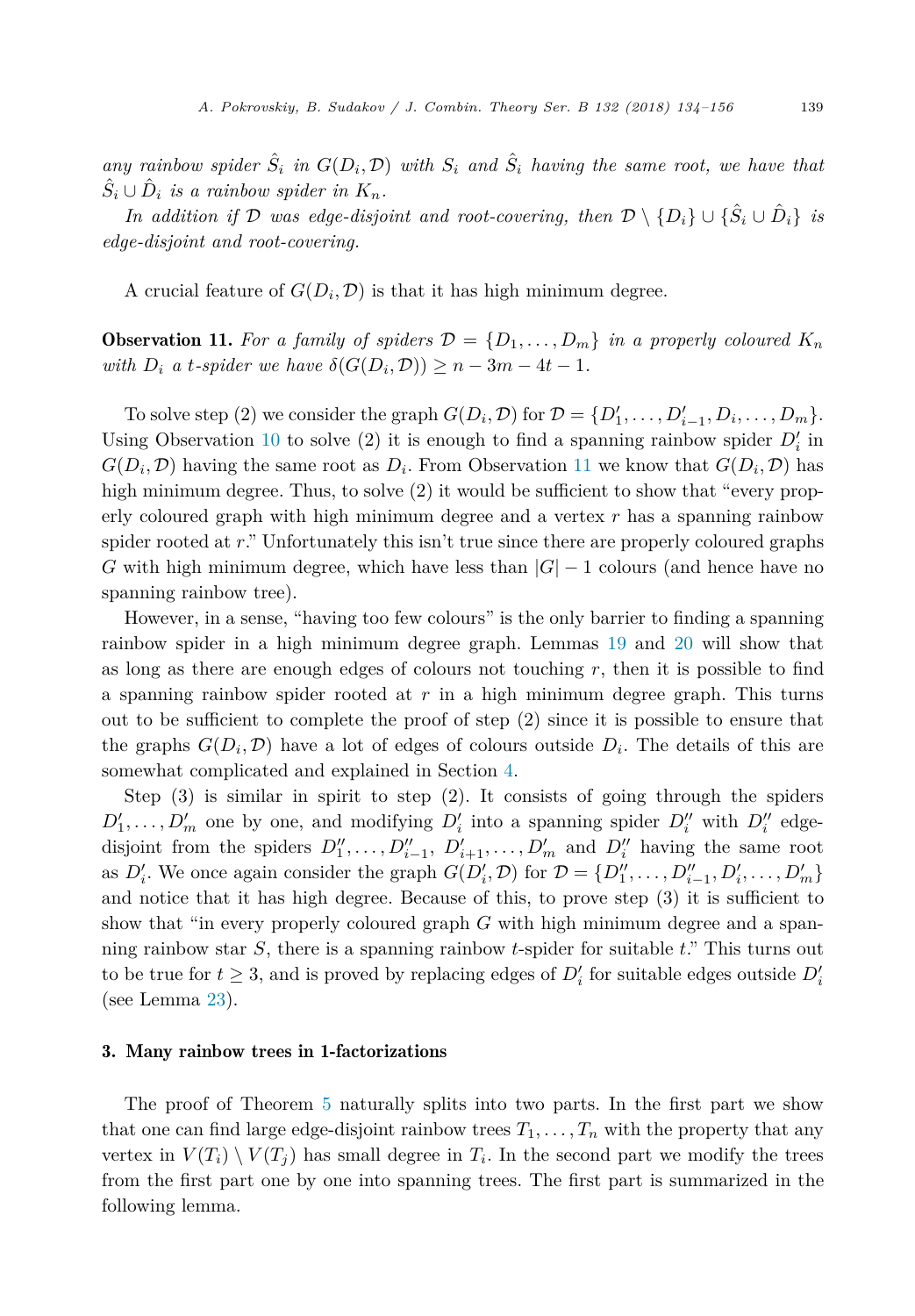<span id="page-6-0"></span>**Lemma 12.** Let  $m \equiv 1$  or 3 (mod 6) and  $n > 9m$ . Let  $G = K_n \setminus E(K_{n-m})$  be properly coloured with  $n-1$  colours with  $V(G) = A \dot{\cup} B$  where B is the copy of  $K_{n-m}$  and  $|A| = m$ . *Then G has edge-disjoint rainbow*  $\left(\frac{m-1}{2}\right)$ *-spiders*  $D_1, \ldots, D_m$  *of order*  $n - (m-1)/2$  *with each D<sup>i</sup> rooted in A and covering all the vertices in A.*

**Proof.** Recall that a Steiner triple system is a 3-uniform hypergraph  $S$  with the property that for any pair of vertices  $x, y \in V(S)$ , there is precisely one edge in S containing both *x* and *y*. It is well known that a Steiner triple system with *m* vertices if, and only if,  $m \equiv 1$  or 3 (mod 6). Therefore, we can choose a Steiner triple system S with vertex set *A* (which exists since  $|A| = m \equiv 1$  or 3 (mod 6)). For a vertex  $x \in A$  and a colour *c*, let  $v(x, c)$  be the unique vertex *v* with  $c(xv) = c$ .

Choose a cyclic orientation  $(x, y, z)$  for each  $\{x, y, z\} \in S$ . Formally, this a family of ordered triples  $\vec{S}$  ⊆ *A* × *A* × *A* where for every  $\{x, y, z\}$  ∈ *S* we either have  $(x, y, z), (y, z, x), (z, x, y) \in \mathcal{S}$  or  $(z, y, x), (x, z, y), (y, x, z) \in \mathcal{S}$  (but not both).

**Claim 13.** To every triple  $(x, y, z) \in \mathcal{S}$ , we can assign a vertex  $b(x, y, z)$  with the following *properties.*

- (i)  $c(xb(x,y,z)) = c(yb(y,z,x)) = c(zb(z,x,y)).$
- (ii)  $b(x, y, z) \in B$ .
- (iii)  $b(x, y, z) \neq b(x, u, v), b(v, x, u), b(y, u, v), b(v, y, u)$  for any u and v.

**Proof.** To produce such an assignment, we go through every triple  $(x, y, z) \in \mathcal{S}$  and choose vertices  $b(x, y, z)$ ,  $b(y, z, x)$ ,  $b(z, x, y)$  satisfying (i)–(iii) with respect to the previously chosen vertices.

Since  $b(x, y, z)$ ,  $b(y, z, x)$ ,  $b(z, x, y)$  need to satisfy (i), notice that we must have  $b(x,y,z) = v(x,c), b(y,z,x) = v(y,c), b(z,x,y) = v(z,c)$  for some colour c. Therefore, we just need to choose some colour  $c$  for which (ii)–(iii) hold with the choice  $b(x, y, z) = v(x, c), b(y, z, x) = v(y, c), b(z, x, y) = v(z, c).$ 

We claim that there are at most  $3(|A|-1)$  colours *c* for which  $b(x, y, z) = v(x, c)$ wouldn't satisfy (ii) and (iii) with respect to the previously chosen vertices. There are |*A*|−1 colours for which *v*(*x, c*) ∈ *A*, and hence |*A*|−1 colours for which (ii) doesn't hold for  $b(x, y, z) = v(x, c)$ . There are  $(|A| - 1)/2$  triples  $\{x, u, v\} \in S$  containing x, and hence  $(|A| - 1)/2$  ordered triples of the form  $(x, u, v) \in \mathcal{S}$  for  $u, v \in A$ . This shows that there are at most  $(|A| - 1)/2$  colours for which  $v(x, c)$  could equal  $b(x, u, v)$  for a previously chosen vertex. Similarly, there are at most  $(|A| - 1)/2$  colours for which  $v(x, c)$  could equal each of  $b(v, x, u), b(y, u, v), b(v, y, u)$  for a previously chosen vertex. In total this gives at most  $4 \cdot (|A| - 1)/2$  colours for which (iii) might not hold for  $b(x, y, z) = v(x, c)$ with respect to the previously chosen vertices.

By symmetry, we have that there are at most  $3(|A|-1)$  colours *c* for which  $b(y, z, x) =$  $v(y, c)$  wouldn't satisfy (ii) and (iii), and at most  $3(|A|-1)$  colours *c* for which  $b(z, x, y) =$  $v(z, c)$  wouldn't satisfy (ii) and (iii). In total this shows that there are at most  $9(|A|-1)$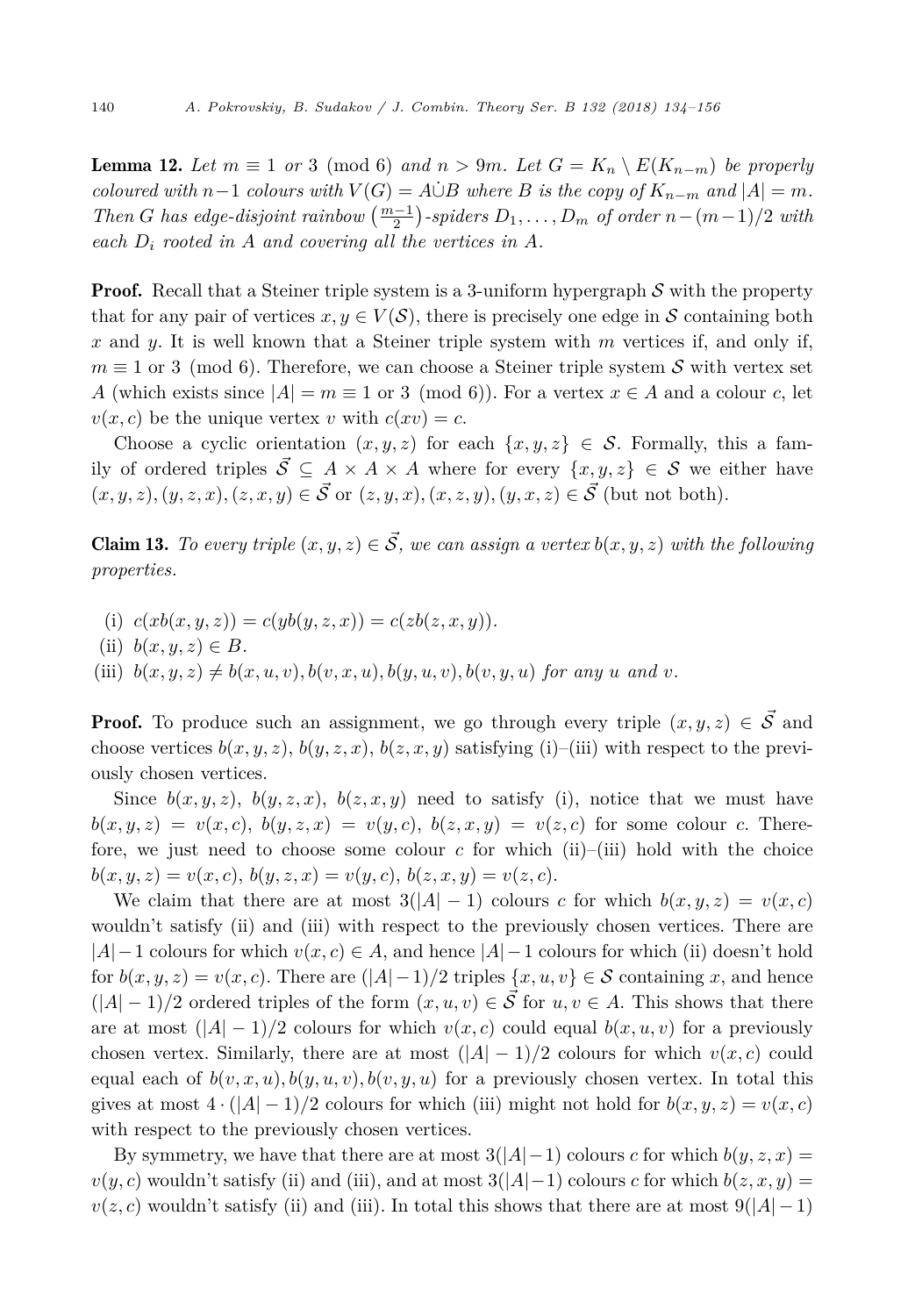

Fig. 1. How edges involving  $x, y, z$  are distributed between the spiders  $D_x, D_y$ , and  $D_z$  for a triple  $(x, y, z) \in \mathcal{S}$ . Here the colours do not correspond to the colours of edges in *G*, but rather to the three spiders  $D_x$ ,  $D_y$ , and  $D_z$ : red edges are in  $D_x$ , blue edges are in  $D_y$ , and green edges are in  $D_z$ . The three dashed edges all have the same colour in *G* as a consequence of Claim [13](#page-6-0) (i). (For interpretation of the colours in the figure(s), the reader is referred to the web version of this article.)

colours for which any of  $b(x, y, z) = v(x, c)$ ,  $b(y, z, x) = v(y, c)$ ,  $b(z, x, y) = v(z, c)$  might not satisfy (ii) and (iii) with respect to the previously chosen vertices. Since the number of colours is  $n-1 \geq 9m-1 > 9(|A|-1)$ , there is some colour *c* which we can choose so that  $b(x, y, z) = v(x, c), b(y, z, x) = v(y, c), b(z, x, y) = v(z, c)$  satisfy (i), (ii), and (iii).  $\square$ 

Let  $A = \{1, ..., m\}$ . For  $x = 1, ..., m$ , define

$$
D_x^1 = \{ zb(z, x, y) : (z, x, y) \in \vec{S} \}
$$
  
\n
$$
D_x^2 = \{ xy : (x, y, z) \in \vec{S} \}
$$
  
\n
$$
D_x^3 = \{ xb : b \in B \text{ and } b \neq b(x, y, z) \text{ for } (x, y, z) \in \vec{S} \}
$$
  
\n
$$
D_x = D_x^1 \cup D_x^2 \cup D_x^3.
$$

See Fig. 1 to see how the spiders  $D_x, D_y$ , and  $D_z$  look for a triple  $(x, y, z) \in \mathcal{S}$ . We claim that  $D_1, \ldots, D_m$  satisfy the conditions of the lemma. To see that  $D_x$  is rainbow, notice that using (i), the colours in  $D_x$  are exactly the colours in the star in *G* containing *x* (which are all different since *G* is properly coloured). We have  $e(D_x^1) = e(D_x^2)$  $(|A| - 1)/2$  and  $e(D_x^3) = |B| - (|A| - 1)/2$  which implies that  $e(D_x) = |B| + (|A| - 1)/2$  =  $n - (m + 1)/2$  as required.

To see that  $D_x$  is a  $(\frac{m-1}{2})$ -spider, first notice that  $D_x^2 \cup D_x^3$  is a star. Next notice that  $D_x^1$  is a matching since by (iii) we have  $b(z, x, y) \neq b(z', x, y')$  for any distinct ordered triples  $(z, x, y), (z', x, y') \in \overrightarrow{S}$ . Notice that for every edge  $zb(z, x, y) \in D_x^1$  we have  $|\{z, b(z, x, y)\} \cap D_x^2 \cup D_x^3| = 1$  (This is true because  $z \notin D_x^2 \cup D_x^3$  and  $b(z, x, y) \in D_x^3$ . To see that  $z \notin D_x^3$ , notice that  $D_x^3 \subseteq B \cup \{x\}$ ,  $z \in A$ , and  $z \neq x$ . To see that  $z \notin D_x^2$ , notice that since  $\vec{S}$  is an oriented Steiner triple system containing  $(z, x, y)$ , we do not have  $(x, z, y') \in \mathcal{S}$  for any  $y' \in A$ . To see that  $b(z, x, y) \in D_x^3$  notice that  $xb(z, x, y) \in D_x^3$ which holds since by (iii) we have  $b(z, x, y) \neq b(x, y', z')$  for any  $y', z'$ ). We have that *D*<sub>2</sub><sup>2</sup> ∪ *D*<sub>2</sub><sup>3</sup> is a star and *D*<sub>1</sub><sup>1</sup> is a matching with  $|e \cap (D_x^2 \cup D_x^3)| = 1$  for  $e \in D_x^1$ . Since  $e(D_x^1) = \frac{m-1}{2}$  and  $x \notin V(D_x^1)$ , Observation [7](#page-3-0) implies that  $D_x = D_x^1 \cup (D_x^2 \cup D_x^3)$  is a  $\left(\frac{m-1}{2}\right)$ -spider as required.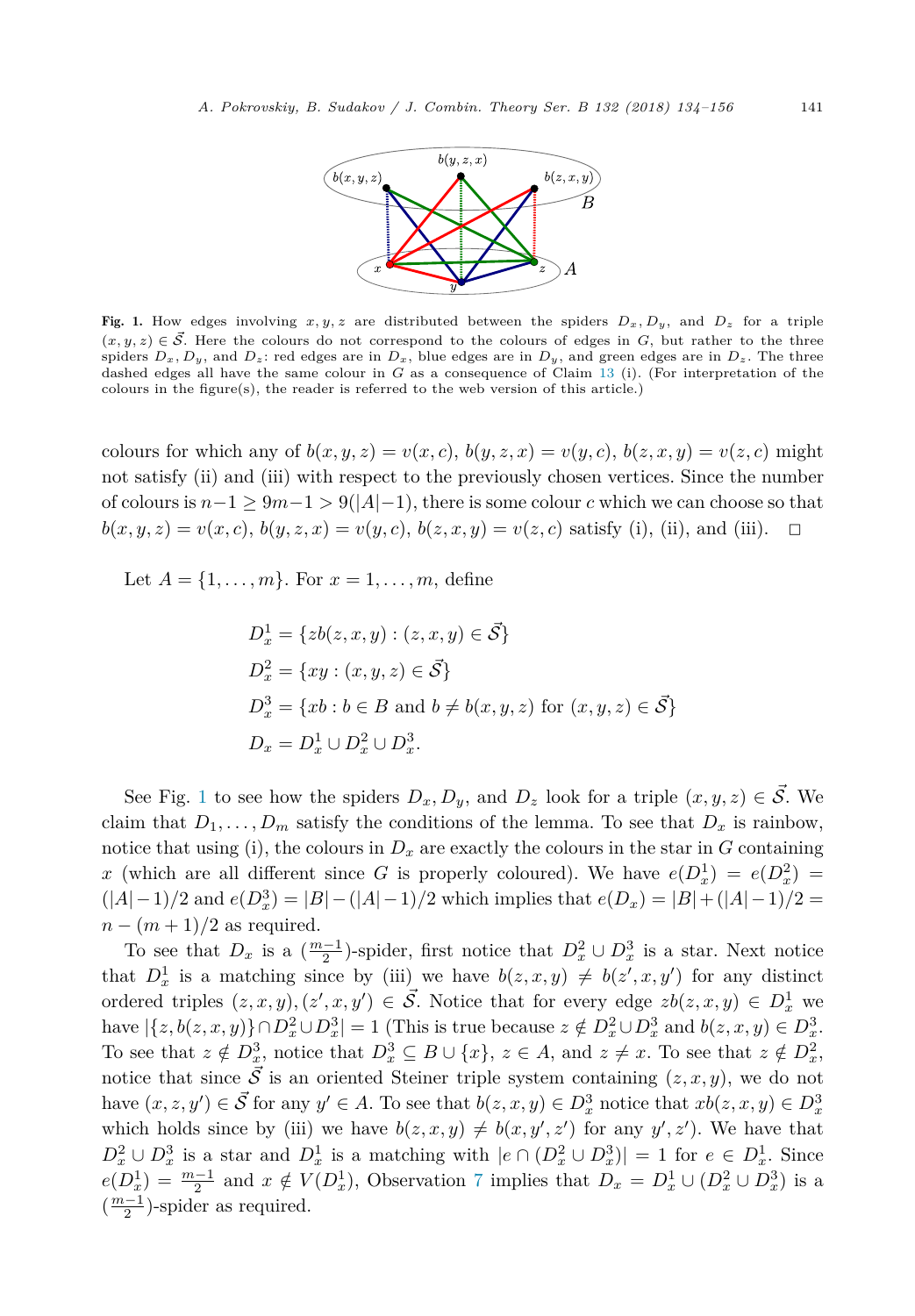<span id="page-8-0"></span>To see that  $D_x$  covers A, notice that since  $\vec{S}$  is an orientated Steiner triple system, for any  $y \in A$  either  $(y, x, z) \in \mathcal{S}$  or  $(x, y, z) \in \mathcal{S}$  holds for some *z*. In the first case  $yb(y, x, z) \in D_x^1$  and in the second case  $xy \in D_x^2$ .

It remains to show that  $D_x$  and  $D_y$  are edge-disjoint for  $x \neq y$ . We have that  $D_x^2$  is edge-disjoint from  $D_y^1 \cup D_y^3$  since the edges in  $D_x^2$  go from *A* to *A*, while the edges in  $D_y^1 \cup D_y^3$  go from *A* to *B*. Similarly we have that  $D_x^1 \cup D_x^3$  is edge-disjoint from  $D_y^2$ . We have that  $D_x^2$  is edge-disjoint from  $D_y^2$  since we do not have  $(x, y, z), (y, x, z') \in \mathcal{S}$  for any  $z, z'$  (since  $\vec{S}$  is an oriented Steiner triple system). We have that  $D_x^3$  is edge-disjoint from  $D_y^3$  since edges in  $D_x^3$  go from *x* to *B*, whereas edges in  $D_y^3$  go from *y* to *B*. We have that  $D_x^1$  is edge-disjoint from  $D_y^1$  since  $b(z, x, u) \neq b(z, y, w)$  from (iii). To see that  $D_x^1$  is edge-disjoint from  $D_y^3$  notice that the only edge in  $D_x^1$  passing through *y* is  $yb(y, x, w)$  for some *w*. However  $yb(y, x, w) \notin D_y^3$  by definition of  $D_y^3$ . By the same argument, we have that  $D_y^1$  is edge-disjoint from  $D_x^3$ , completing our proof of  $D_x$  and  $D_y$  being edge-disjoint.  $\Box$ 

We remark that the above lemma actually gives a decomposition of all the edges of *G* into disjoint spiders. Lemma [12](#page-6-0) is combined with the following lemma which allows us to modify a large rainbow spider into a spanning rainbow tree.

**Lemma 14.** *Suppose that*  $\delta + 5.5\alpha < 1$ *. Let G be a sufficiently large properly coloured graph on n vertices with*  $n - 1$  *colours each having at least*  $(1 - 2a)n/2$  *edges. Let D be a rainbow* ( $\leq \alpha n/2$ )*-spider in G rooted at r of order at least*  $\left(1 - \frac{\alpha}{2}\right)n$  *such that every*  $v \notin V(D)$  has  $d(v) \geq (1 - \delta)n$ . Then G has a spanning rainbow tree T with  $d_{T_i}(u) \leq 3$ for  $u \neq r$ .

**Proof.** Without loss of generality, we may suppose that *D* has order exactly  $\left(1 - \frac{\alpha}{2}\right)n$ . Let the vertices of  $G\setminus V(D)$  be labelled  $1,\ldots,\alpha n/2$ . Since there are exactly  $\alpha n/2$  colours outside *D*, we can associate a distinct colour  $c_v \notin D$  to every vertex  $v \notin V(D)$ .

We define trees  $T_0, T_1, \ldots, T_{\alpha n/2}$  with  $V(T_i) = V(D) \cup \{1, \ldots, i\}$ . They will have the following properties.

- (i)  $T_i$  is a rainbow tree with  $V(T_i) = V(D) \cup \{1, \ldots, i\}$  using colours in *D*, and  $c_1, \ldots, c_i$ .
- (ii) For  $u \neq r$  we have  $d_{T_i}(u) \leq 3$ .
- (iii)  $T_i$  has at least  $(1 \alpha)n i$  leaves.
- (iv)  $T_i$  has at most *i* vertices *w* with  $d_{T_i}(w) = 3$ .

Notice that if we can construct such a sequence then the tree  $T_{\alpha n/2}$  satisfies the conclusion of the theorem. Indeed  $T_{\alpha n/2}$  is a spanning rainbow tree by (i) and  $d_{T_i}(u) \leq 3$  for  $u \neq r$ by (ii). Thus it remains to show that we can construct such a sequence of trees.

Let  $T_0 = D$  and notice that (i)–(iv) hold by the assumptions of the lemma. For  $0 < i < \alpha n/2$ , suppose that we have a tree  $T_{i-1}$  satisfying (i)–(iv). We will construct a tree  $T_i$  satisfying (i)–(iv). First we need the following claim, which identifies the vertices which need to be modified when passing from  $T_{i-1}$  to  $T_i$ .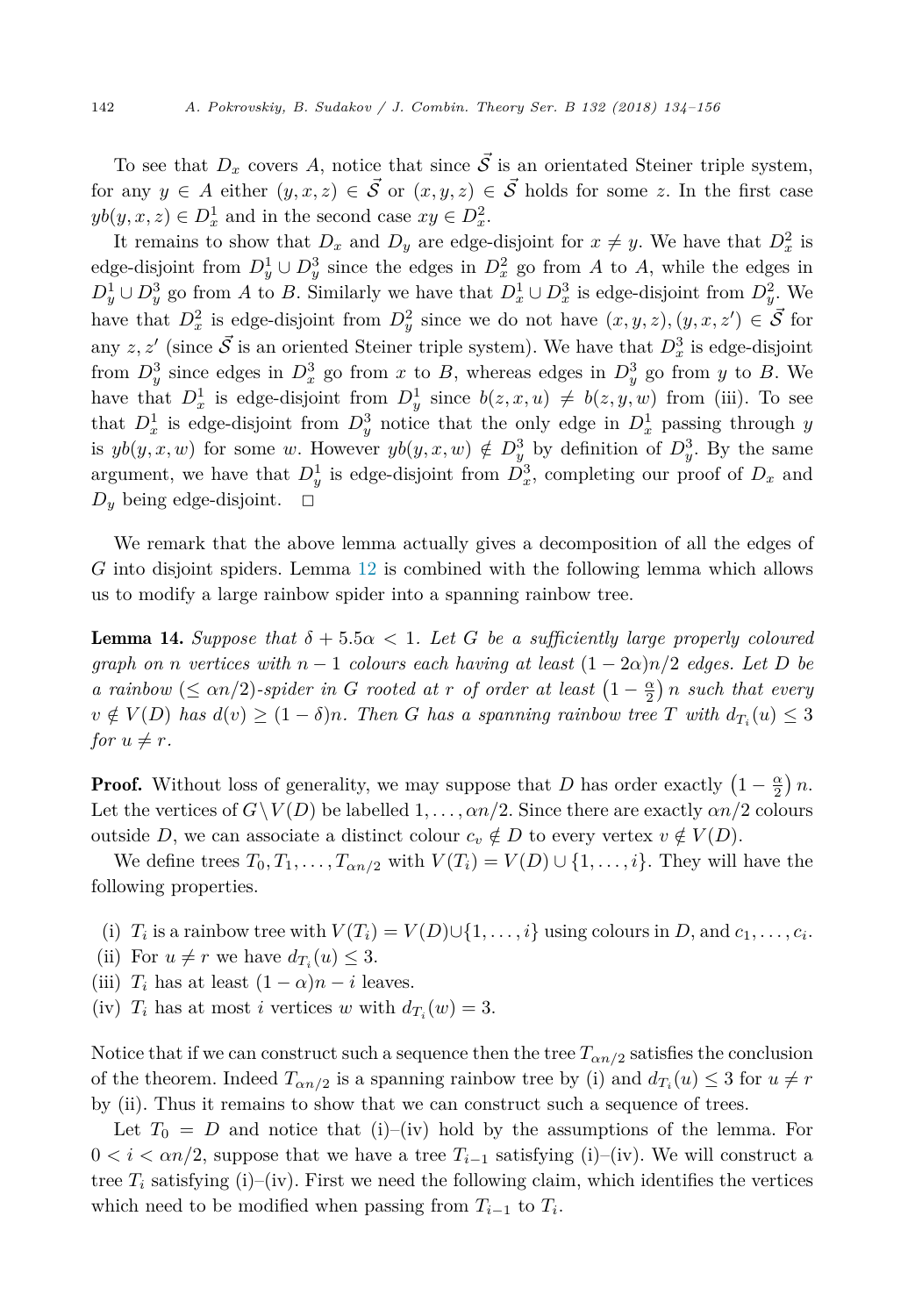

<span id="page-9-0"></span>Fig. 2. The vertices  $i, x_i, y_i, z_i, w_i$  from Claim 15. There are two slightly different cases pictured depending on whether  $z_i = y_i$  or  $z_i \neq y_i$ . The solid edges are the edges of  $T_{i-1}$  while the dashed edges are outside  $T_{i-1}$ . The tree  $T_i = T_{i-1} + x_i y_i + iz_i - x_i w_i$  is constructed by switching the red solid edge for the red dashed edge, and also adding the green dashed edge.

**Claim 15.** There are four vertices  $x_i, y_i, z_i, w_i$  with the following properties.

- $(T)$   $x_i, y_i, z_i, w_i \in T_{i-1}$ .
- (II)  $x_i$  and  $y_i$  are leaves of  $T_{i-1}$ , and  $w_i$  is the (unique) neighbour of  $x_i$  in  $T_{i-1}$ .
- (III)  $x_i y_i \in E(G)$  *with*  $c(x_i y_i) = c_i$
- $(V)$   $d_{T_{i-1}}(z_i) \leq 2.$
- (V)  $iz_i \in E(G)$  with  $c(iz_i) = c(x_iw_i)$ .
- $(VI)$   $z_i \neq x_i, w_i$ . Also  $x_i, y_i, w_i$  are distinct.

See Fig. 2 to see what the vertices  $x_i, y_i, z_i, w_i$  look like.

**Proof.** Let P be the set of colour  $c_i$  edges in G both of whose endpoints are leaves in  $T_{i-1}$ . Since there are at least  $(1 - 2\alpha)n/2$  colour  $c_i$  edges in  $G$ , at least  $(1 - \alpha)n - i + 1$  leaves in  $T_{i-1}$  (by (iii)), and  $i \le \alpha n/2$ , we have  $|P| \ge (1 - 2\alpha)n/2 - \alpha n - i + 1 \ge (1 - 5\alpha)n/2$ .

Since  $d(i) \geq (1 - \delta)n$ ,  $T_{i-1}$  has at most *i* vertices of degree at least 3 (by (ii) and  $(iv)$ , and  $|T_{i-1}| = |D| + i - 1 = (1 - \frac{\alpha}{2})n + i - 1$ , there is a set  $Z \subseteq T_{i-1} \cap N(i)$  with  $|Z|$  ≥  $(1 - \delta)n - \alpha n/2 - 1$  and  $d_{T_{i-1}}(z) < 3$  for all  $z \in Z$ .

Since *G* is properly coloured *P* is a matching. For every vertex  $x \in V(P)$ , let  $w_x$ be the neighbour of *x* in  $T_{i-1}$  ( $w_x$  is unique since *x* is a leaf in  $T_{i-1}$ ). Since  $T_{i-1}$  is rainbow (by (i)), we have that the colours  $c(xw_x)$  are different for all  $x \in V(P)$ . Since  $|V(P)| + |Z| \ge (1 - 5\alpha)n + (1 - \delta - \alpha/2)n - 1 > n - 1$ , there is a colour *c* which occurs in both  ${c(xw_x) : x \in V(P)}$  and  ${c(iz) : z \in Z}$ . Let  $x_i ∈ V(P)$  and  $z_i ∈ Z$  be the vertices with  $c(x_iw_{x_i}) = c = c(iz_i)$ . Let  $w_i = w_{x_i}$  and let  $y_i \in V(P)$  be the colour  $c_i$  neighbour of *xi*.

We claim that (I)–(VI) hold for  $x_i, y_i, z_i, w_i$ . For (VI), notice that we have " $x_i \neq z_i$ " and  $w_i \neq z_i$ " since  $c(x_iw_i) = c(iz_i)$  and *G* is properly coloured. For (VI), we have that  $x_i, y_i, w_i$  are distinct since  $x_i$  and  $y_i$  are two leaves of  $T_{i-1}$  with  $x_i y_i$  is an edge, and  $w_i$  is not a leaf of  $T_{i-1}$ . For condition (V),  $iz_i \in E(G)$  comes from  $Z \subseteq N(i)$ and  $c(iz_i) = c(xw_i)$  comes from " $c(x_iw_{x_i}) = c = c(iz_i)$ ". Condition (IV) comes from " $d_{T_{i-1}}(z)$  < 3 for all  $z \in Z$ " and " $z_i \in Z$ ". Condition (III) holds since  $x_i y_i$  is an edge in *P*. For condition (II),  $x_i$  and  $y_i$  being leaves of  $T_{i-1}$  comes from all the vertices in *V*(*P*) being leaves in  $T_{i-1}$ , while  $w_i$  being the unique neighbour of  $x_i$  in  $T_{i-1}$  comes from  $w_i = w_{x_i}$  and the definition of " $w_x$ ". Condition (I) holds since  $V(P), Z \subseteq T_{i-1}$  by definition of *V*(*P*) and *Z*, and  $w_i = w_{x_i}$  ∈  $T_{i-1}$ .  $\Box$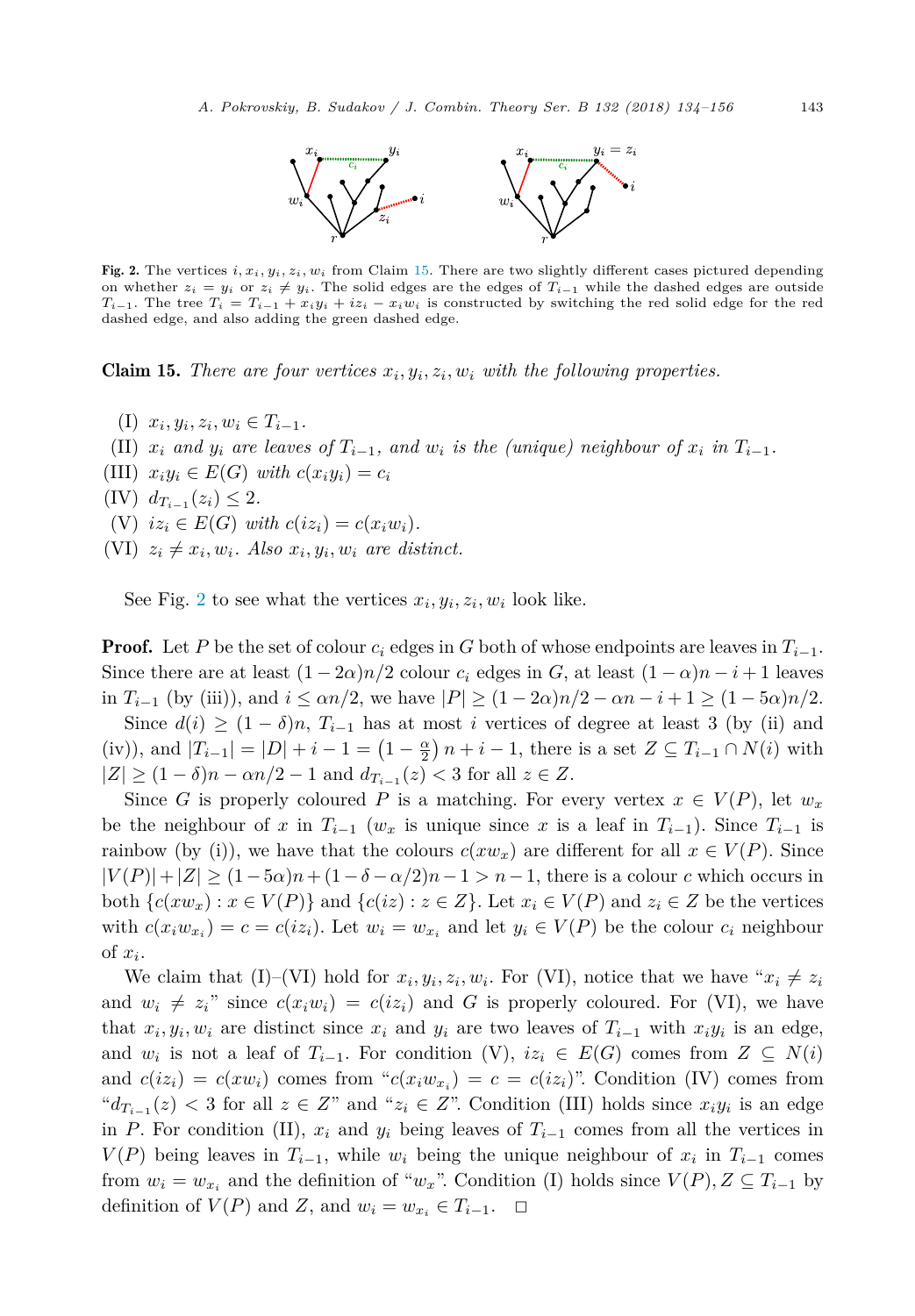<span id="page-10-0"></span>Let  $T_i = T_{i-1} + x_i y_i + iz_i - x_i w_i$ . We claim that (i)–(iv) hold for this tree. First notice that the following all hold from Claim [15,](#page-9-0)  $T_{i-1}$  satisfying (i)–(iv), and  $T_i =$  $T_{i-1} + x_i y_i + i z_i - x_i w_i$ .

$$
d_{T_i}(i) = 1
$$
  
\n
$$
d_{T_i}(x_i) = d_{T_{i-1}}(x_i)
$$
  
\n
$$
d_{T_i}(y_i) = \begin{cases} 2 & \text{if } y_i \neq z_i \\ 3 & \text{if } y_i = z_i \end{cases} d_{T_i}(z_i) = \begin{cases} d_{T_{i-1}}(z_i) + 1 & \text{if } y_i \neq z_i \\ 3 & \text{if } y_i = z_i \end{cases}
$$
  
\n(1)

From " $T_i = T_{i-1} + x_i y_i + iz_i - x_i w_i$ ", we have that the only vertices whose degrees could change from  $T_{i-1}$  to  $T_i$  are  $i, x_i, y_i, z_i, w_i$ . For (iii), notice that  $T_i$  has one new leaf (vertex *i*), and two vertices which were leaves in *T<sup>i</sup>*−<sup>1</sup> but may not be in leaves in *T*<sub>i</sub> (vertices *y*<sub>i</sub> and *z*<sub>i</sub>). This shows that *T*<sub>i</sub> has at most one less leaf than  $T_{i-1}$  which proves (iii). For (ii), notice that (1) shows that all vertices, except  $r$  and possibly  $z_i$  have degree at most 3 in  $T_i$ . We have  $d_{T_{i-1}}(z_i) \leq 3$  by (1) and (IV). For (iv), notice that (1) shows that the only new vertex of degree 3 in  $T_i$  can be  $z_i$ .

For condition (i), notice that  $T_i$  is rainbow using the colours of  $T_{i-1}$  plus  $c_i$  (since  $T_i = T_{i-1} + x_i y_i + iz_i - x_i w_i$ , the colour  $c_i = c(x_i y_i)$  doesn't appear in  $T_{i-1}$  and  $c(iz_i) = c(x_iw_i)$ ). We also have that  $V(T_i) = V(T_{i-1}) \cup \{i\} = V(D) \cup \{1, \ldots, i\}$ . Finally *T*<sup>*i*</sup> is a tree since it is obtained from the tree  $T_{i-1} - x_i w_i$  by adding two leaves.  $\Box$ 

Combining Lemmas [12](#page-6-0) and [14,](#page-8-0) it is easy to find *n/*9−6 edge-disjoint spanning rainbow trees in any properly  $(n-1)$ -coloured  $K_n$ .

**Proof of Theorem [5.](#page-3-0)** Choose some  $m \in [n/9 - 6, n/9 - 1]$  with  $m \equiv 1$  or 3 (mod 6). Let *A* be any set of *m* vertices. By Lemma [12,](#page-6-0) there is are edge-disjoint rainbow  $(≤ n/18)$ -spiders  $D_1, \ldots, D_m$  of order at least  $(1 − 1/18)n$  with each  $D_i$  rooted in *A* and covering all the vertices in *A*.

We repeatedly apply Lemma [14](#page-8-0) to the spiders  $D_1, \ldots, D_m$  in order to find disjoint spanning trees  $T_1, \ldots, T_m$  with  $d_{T_i}(v) \leq 3$  for every  $v \notin A$ . At the *i*th application, let *G* =  $K_n \setminus (E(T_1) \cup \cdots \cup E(T_{i-1}) \cup E(D_{i+1}) \cup \cdots \cup E(D_m))$  and notice that we have  $d_G(v) \ge (1-1/3)n$  for every  $v \notin A$ . In addition, since the trees  $T_1, \ldots, T_{i-1}, D_{i+1}, \ldots, D_m$ are rainbow every colour has at least  $n/2 - n/9 = (1 - 2/9)n/2$  edges in *G*. Therefore we can apply Lemma [14](#page-8-0) with  $\delta = 1/3$  and  $\alpha = 1/9$  in order to find a spanning rainbow tree  $T_i$  in *G* with  $d_{T_i}(v) \leq 3$  for every  $v \notin A$  as required.  $\Box$ 

#### 4. Isomorphic trees in proper colourings

In this section we prove Theorem [4.](#page-2-0) First we prove a number of auxiliary lemmas which we will need.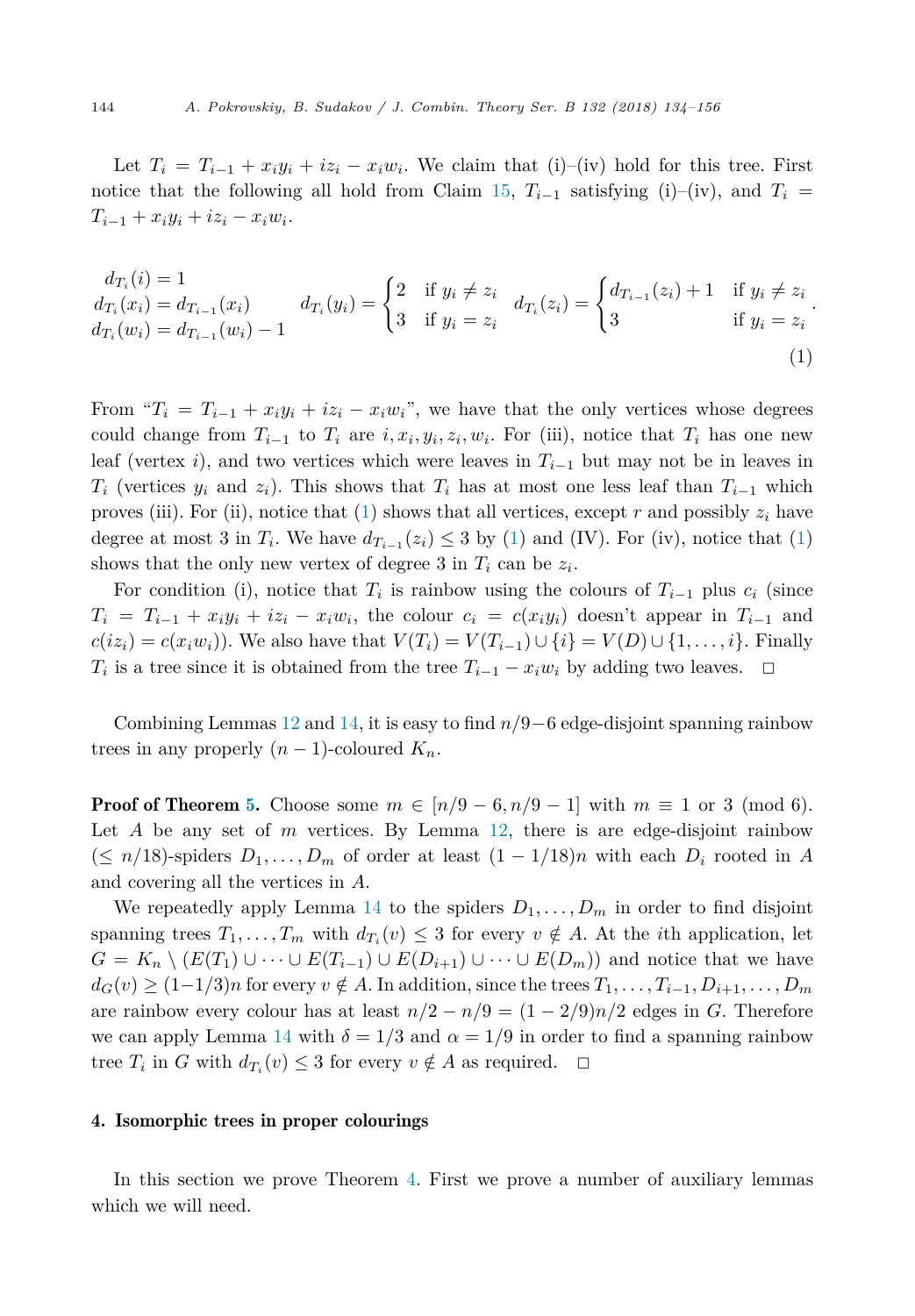#### <span id="page-11-0"></span>*4.1. Rainbow matchings*

To prove Theorem [4,](#page-2-0) we will need some auxiliary results about rainbow matchings. We gather such results here. The following lemma gives an simple bound on how large a rainbow matching a coloured graph has.

Lemma 16. *Let G be a coloured graph with at most b edges of each colour. Then G has a rainbow matching of size*  $\frac{e(G)}{2\Delta(G)+b}$ .

**Proof.** Let *M* be a maximum rainbow matching. Suppose for the sake of contradiction that  $|M| < e(G)/(2\Delta(G) + b)$  The number of edges touching  $V(M)$  is at most  $\Delta(G)|V(M)| < 2\Delta(G)e(G)/(2\Delta(G)+b)$ . The number of edges sharing a colour with an edge of *M* is at most  $be(M) < be(G)/(2\Delta(G) + b)$ . Since  $e(G) = 2\Delta(G)e(G)/(2\Delta(G) + b)$  $b$ ) +  $be(G)/(2\Delta(G) + b)$ , there is an edge  $e \in G$  which is disjoint from  $V(M)$  and whose colour is not present in *M*. Thus  $M \cup \{e\}$  is a rainbow matching, contradicting the maximality of  $M$ .  $\Box$ 

We remark that the above lemma implies that every properly coloured graph has a rainbow matching of size  $\frac{e(G)}{3|G|}$ . The above lemma is used to prove the following lemma about finding several disjoint rainbow matchings in a graph.

**Lemma 17.** Let *G* be a properly coloured graph with  $\delta(G) \geq \delta$  and at most b edges of each  $\alpha$  *colour,* and let  $t \leq (|G| - 72\delta - 6b)/29$ . Then *G* has *t* edge-disjoint rainbow matchings  $M_1, \ldots, M_t$  *of size*  $\delta$ *.* 

In addition there is a set  $A = \{r_1, \ldots, r_t\}$  with  $A \cap V(M_i) = \emptyset$  such that for every  $xy \in M_i$  we have one of  $r_i x \notin E(G)$ ,  $r_i y \notin E(G)$ ,  $c(r_i x) \notin M_i$ , or  $c(r_i y) \notin M_i$ .

**Proof.** The proof is by induction on  $\delta$ . The initial case when  $\delta = 0$  which holds trivially. Let  $\delta > 0$ , and suppose that the lemma holds for all  $\delta' < \delta$ . Let  $b, t, G$  be as in the statement of the lemma.

Suppose there is a vertex  $v \in V(G)$  with  $d(v) \geq 6\delta + 2t$ . Notice that  $\delta(G \setminus \{v\}) \geq \delta - 1$ . Therefore, by induction  $G\backslash \{v\}$  has *t* edge-disjoint rainbow  $(\delta - 1)$ -matchings  $M_1, \ldots, M_t$ , and a set  $A = \{r_1, \ldots, r_t\}$  satisfying the conditions of the lemma. For  $i = 1, \ldots, t$ , notice that out of the edges containing *v*, there are at most *t* edges touching *A*, at most  $2\delta - 2$  edges touching  $V(M_i)$ , at most  $\delta - 1$  edges sharing a colour with an edge of  $M_i$ , at most  $\delta - 1$  edges *vy* with  $c(r_i y) \in M_i$ , and at most  $2\delta - 2$  edges *vy* with  $c(vy) = c(r_iu)$  for  $u \in V(M_i)$ . Therefore since  $d(v) \geq 6\delta + 2t$ , for each *i* there are at least *t* edges *vy<sup>i</sup>* for which none of these occur. Equivalently, for each *i*, there are at least *t* edges *vy*<sub>*i*</sub> disjoint from *A*, with  $M_i \cup \{vy_i\}$  a rainbow matching,  $c(r_iy_i) \notin M_i$ , and  $c(vy_i) \neq c(r_iu)$  for  $u \in V(M_i)$ . By greedily choosing such edges  $vy_1, \ldots, vy_t$  one at a time, we can ensure that they are all distinct, and hence obtain disjoint rainbow matchings  $M_1 \cup \{vy_1\}, \ldots, M_t \cup \{vy_t\}$  of size  $\delta$  satisfying the conditions of the lemma.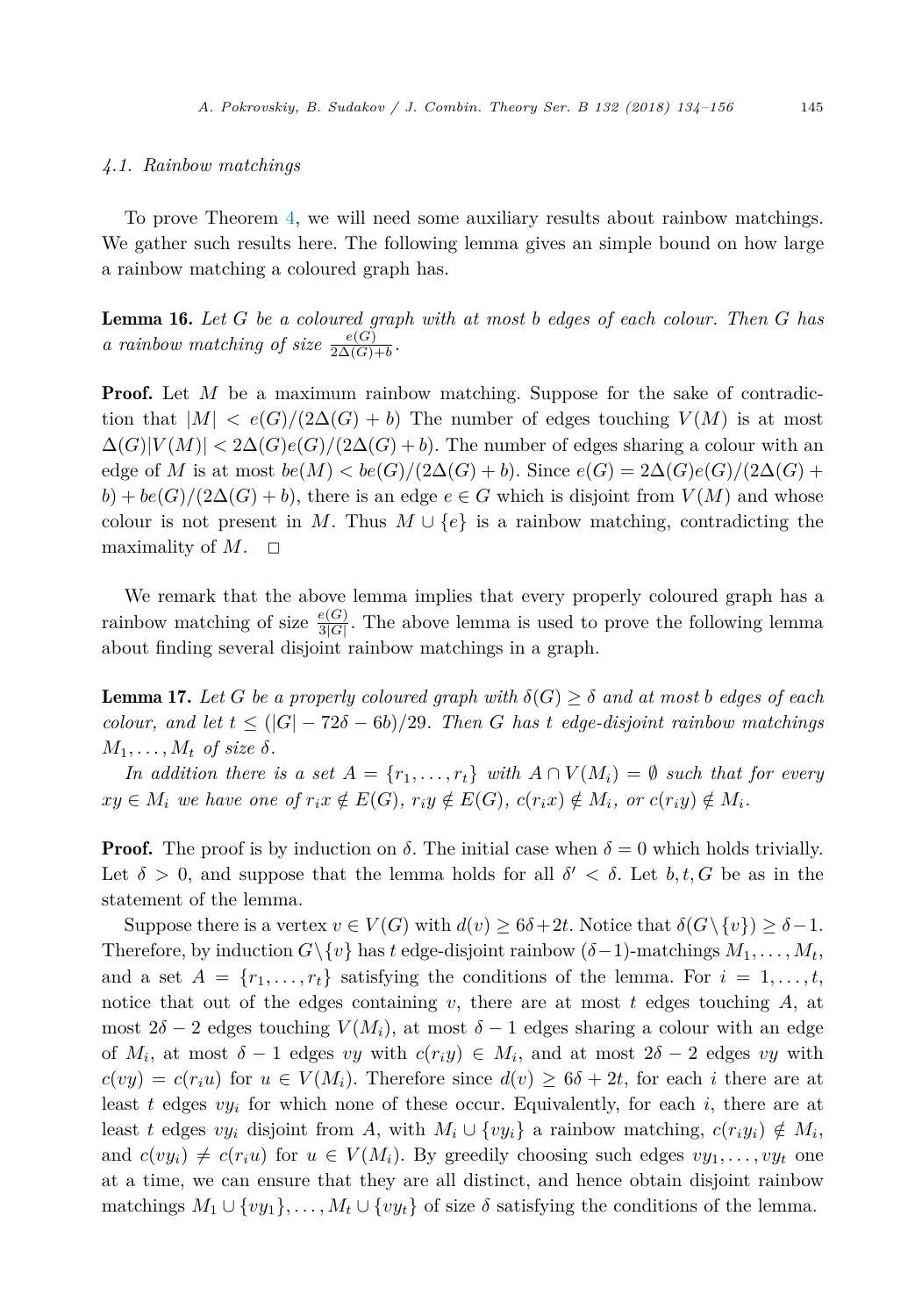<span id="page-12-0"></span>Suppose that  $\Delta(G) \leq 6\delta + 2t$ . Let A be a set of t vertices whose degrees in G are as small as possible. By the choice of *A*, there is a number  $d = \max_{r_i \in A} d(r_i)$  such that *d*(*v*) ≥ *d* ≥ *d*(*r*<sub>*i*</sub>) for all *r*<sub>*i*</sub> ∈ *A* and *v* ∉ *A*. Let *H* = *G*[*V*(*G*) \ *A*] to get a graph with  $e(H) \ge d|H|/2 - dt$ . By Lemma [16,](#page-11-0) any subgraph *H*<sup> $\prime$ </sup> of *H* with  $e(H') \ge e(H) - t\delta$  has a rainbow matching *M* satisfying

$$
e(M) \ge \frac{e(H')}{2\Delta(H') + b} \ge \frac{0.5d|H| - td - t\delta}{2\Delta(G) + b} \ge \frac{d(0.5|G| - 2.5t)}{12\delta + 4t + b} \ge 3d \ge 3\delta(G) \ge 3\delta.
$$

Here the third inequality comes from  $|H| = |G| - t$ ,  $\delta \leq \delta(G) \leq d$  and  $\Delta(G) \leq 6\delta + 2t$ while the fourth inequality is equivalent to  $t \leq (|G| - 72\delta - 6b)/29$ . For any *i*, given a rainbow matching  $M = \{x_1y_2, \ldots, x_{3\delta}y_{3\delta}\}\$  of size 3 $\delta$ , we can choose a submatching  $M' \subseteq M$  of size  $\delta$  such that we have either " $r_i x_i \notin E(G)$ " or " $c(r_i x_i) \notin M'$ " for any  $x_i$  (to do this, choose the edges of  $M'$  one at a time, noting that there are always less than  $2|M'|$  edges of *M* which can't be chosen). By repeatedly choosing such matchings  $M_1, \ldots, M_\delta$  one at a time, at each step letting  $H'$  be  $H$  minus the edges of the previously selected matchings, we get *t* disjoint matchings of size  $\delta$  as required.  $\Box$ 

# *4.2. Step 1: disjoint spiders*

The following lemma allows us to find many disjoint nearly-spanning spiders in a graph. It is used as a starting point to finding the spanning spiders in Theorem [4.](#page-2-0) This lemma is step (1) of the proof sketch in Section [2.](#page-3-0)

**Lemma 18.** Let  $(1 - 2\delta)b \ge 8a$ . Suppose that  $K_{a,b}$  is properly coloured with bipartition classes A and B with  $A = \{r_1, \ldots, r_a\}$  and  $|B| = b$ . Let  $F_1, \ldots, F_a$  be sets of colours  $with$   $|F_i| \leq \delta b$ *.* 

Then  $K_{a,b}$  has edge-disjoint, rainbow  $(a-1)$ -spiders  $S_1, \ldots, S_a$ , with  $S_i$  rooted at  $r_i$ ,  $S_i$  *having no colours from*  $F_i$ ,  $|S_i| \geq (1 - \delta)b - a + 1$ , *and*  $V(S_i) \supset A$ .

**Proof.** For every  $i \neq j$  with  $1 \leq i, j \leq a$  we choose a vertex  $b_{i,j} \in B$  such that  $c(r_ib_{i,j}), c(r_j, b_{i,j}) \notin F_i$ . Since there are always  $b-2|F_i| \geq (1-2\delta)b \geq 8a$  choices for such a vertex, we can ensure that for any  $i, j, k, l$  with  $\{i, j\} \cap \{k, l\} \neq \emptyset$  we have  $c(r_i b_{i,j}) \neq c(r_k b_{k,l})$  and  $c(r_j b_{i,j}) \neq c(r_k b_{k,l})$  (to see this, notice that for fixed  $i, j$  there are less than 4*a* ordered pairs  $(k, l)$  with  $\{i, j\} \cap \{k, l\} \neq \emptyset$ . Since there are at least 8*a* choices for  $b_{i,j}$  we can choose it so that  $c(r_i b_{i,j})$ ,  $c(r_j b_{i,j})$  are distinct from  $c(r_k b_{k,l})$  for all  $(k, l)$  with  $\{i, j\} \cap \{k, l\} \neq \emptyset$ . Notice that since  $K_{a,b}$  is properly coloured, this ensures that for distinct *i, j, k,* the vertices  $b_{i,j}$ ,  $b_{i,k}$ ,  $b_{j,i}$ , and  $b_{k,j}$  are all distinct.

Let  $S_i^1 = \{r_i b_{i,j} : j \neq i\}, S_i^2 = \{r_j b_{i,j} : j \neq i\}, \text{ and } S_i^3 = \{r_i b : c(r_i b) \notin F_i, b \neq i\}$  $b_{i,j}$  and  $b \neq b_{j,i}$  for any *j*} to get graphs with  $e(S_i^1) = e(S_i^2) = a - 1$  and  $e(S_i^3) \ge$  $(1 − δ) b − 2a + 2$ . Notice that  $S_i^1 ∪ S_1^3$  are rainbow since  $K_{a,b}$  is properly coloured and  $S_i^2$ is rainbow since  $c(r_j b_{i,j}) \neq c(r_k b_{i,k})$  for distinct  $i, j, k$ . Notice that  $S_i^1 \cup S_i^2$  is rainbow since  $c(r_i b_{i,j}) \neq c(r_k b_{i,k})$  for distinct  $i, j, k$ . Since  $S_i^3$  is rainbow and  $|S_i^3| \geq (1 - \delta)b - 2a + 2 \geq$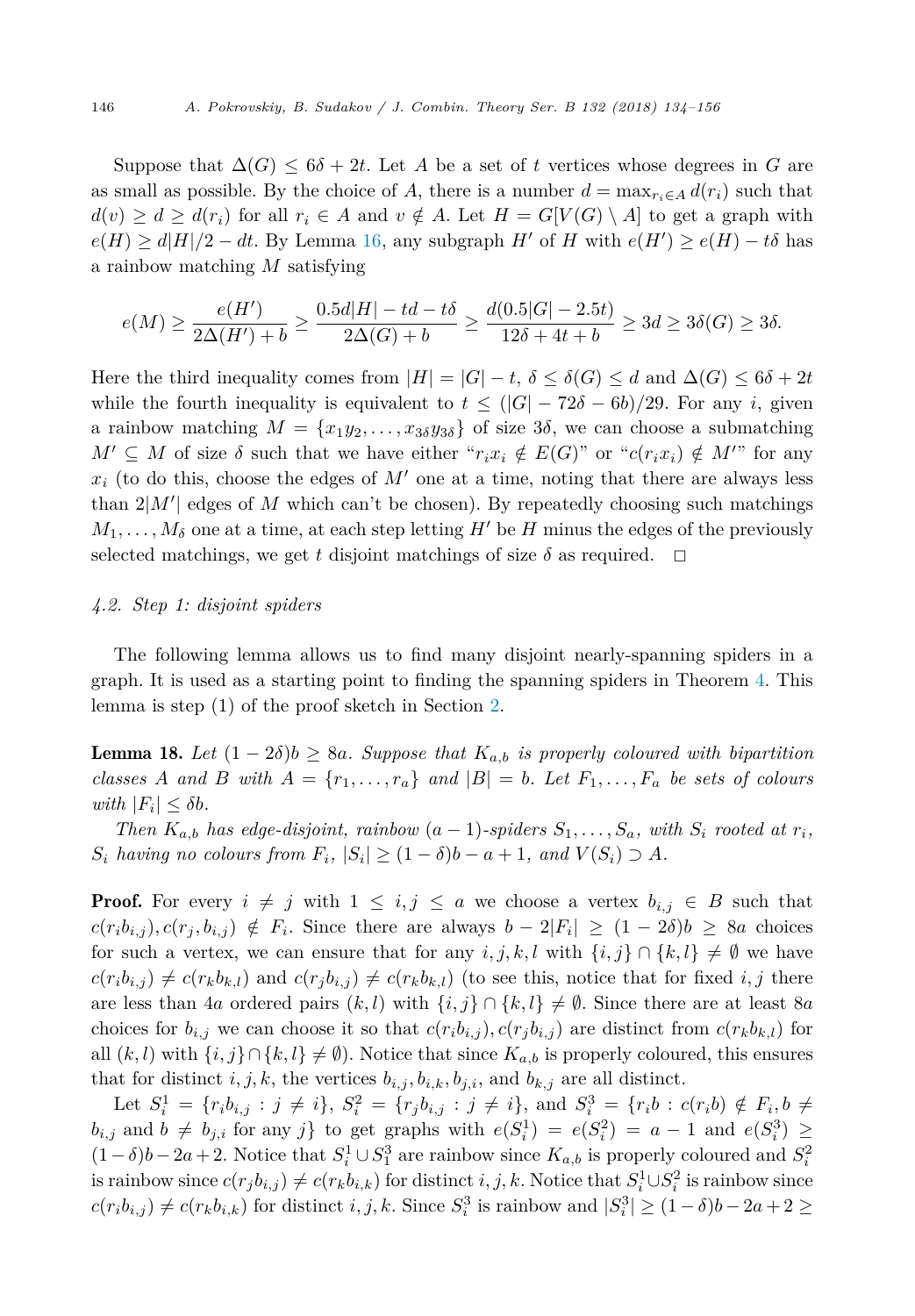<span id="page-13-0"></span>

Fig. 3. The different cases of the proof of Lemma 19. Each of the figures represent a different way of modifying the star *S* to produce a spider *D* containing *v*. Dashed edges represent edges which get deleted from *S* to get *D*, while dashed edges represent edges which get added to *S* to get *D*.

 $a-1$ , we can delete some set of  $|S_i^2| = a-1$  edges from  $S_i^3$  to get a set  $\hat{S}_i^3$  such that  $\hat{S}_i^3 \cup S_i^2$  is rainbow.

For each  $i = 1, ..., a$ , let  $S_i = S_i^1 \cup S_i^2 \cup \hat{S}_i^3$  to get a rainbow  $(a - 1)$ -spider of size at least  $(1 - \delta)b - a + 1$ . Notice that  $S_i$  covers  $A$  since  $S_i^2$  covers  $A \setminus \{r_i\}$ . For distinct *i* and *j*,  $S_i$  and  $S_j$  are edge-disjoint since for distinct *i, j, k,* the vertices  $b_{i,j}, b_{i,k}, b_{j,i}$ , and  $b_{k,j}$ are all distinct.  $\Box$ 

# *4.3. Step 2: spanning spiders*

The above lemma finds many disjoint nearly-spanning spiders in a graph. In order to prove Theorem [4,](#page-2-0) we need to turn these into truly spanning spiders i.e. we need to perform step (2) of the proof sketch from Section [2.](#page-3-0)

The following lemma is used to do this—it says that under certain conditions, a rainbow star can be extended to a rainbow spider covering one extra vertex.

**Lemma 19.** Let δ and  $\mu$  be in (0,1) with  $2\mu|G| > 2\delta|G| + 5$  and  $1 - \delta > 4\mu$ . Let G *be a* properly coloured graph with  $\delta(G) \geq (1 - \delta)|G|$ , *S a* star in *G* rooted at *r* with  $|S| = |G| - 1$ , and M a matching in G with  $\mu|G|$  edges sharing no colours with S. Then *G* has a spanning rainbow  $\leq$  3)-spider *D* rooted at *r*.

**Proof.** Let *v* be the vertex in  $V(G) \setminus V(S)$ . If *rv* is an edge then  $S + rv$  is a rainbow 0-spider satisfying the conclusion of the lemma (see Case 1 in Fig. 3). If  $c(vx) \notin S$  for any vertex  $x \in N(v) \setminus \{r\}$ , then  $S + vx$  is a rainbow 1-spider satisfying the conclusion of the lemma (see Case 2 in Fig. 3). Therefore, we can assume that  $c(vx) \in S$  for every  $x \in N(v)$ . In particular we have that  $v, r \notin V(M)$ .

For a vertex *x* let  $N_S(x) = \{y \in N(x) : c(xy) \in S\}$ . From the previous paragraph, we have  $N_S(v) = N(v)$ . For  $x \in V(G)$  and  $y \in N_S(x)$ , let  $f(x, y)$  be the vertex  $s \in S$  with  $c(rs) = c(xy)$ . Since *G* is properly coloured, for fixed *x* the function  $f(x, y)$  is an injection from  $N_S(x)$  to  $V(S)$ . Notice that since G is properly coloured and  $c(rf(x,y)) = c(xy)$ , we have

$$
y \neq f(x, y) \text{ and } x \neq f(x, y) \text{ for any } x, y \neq r. \tag{2}
$$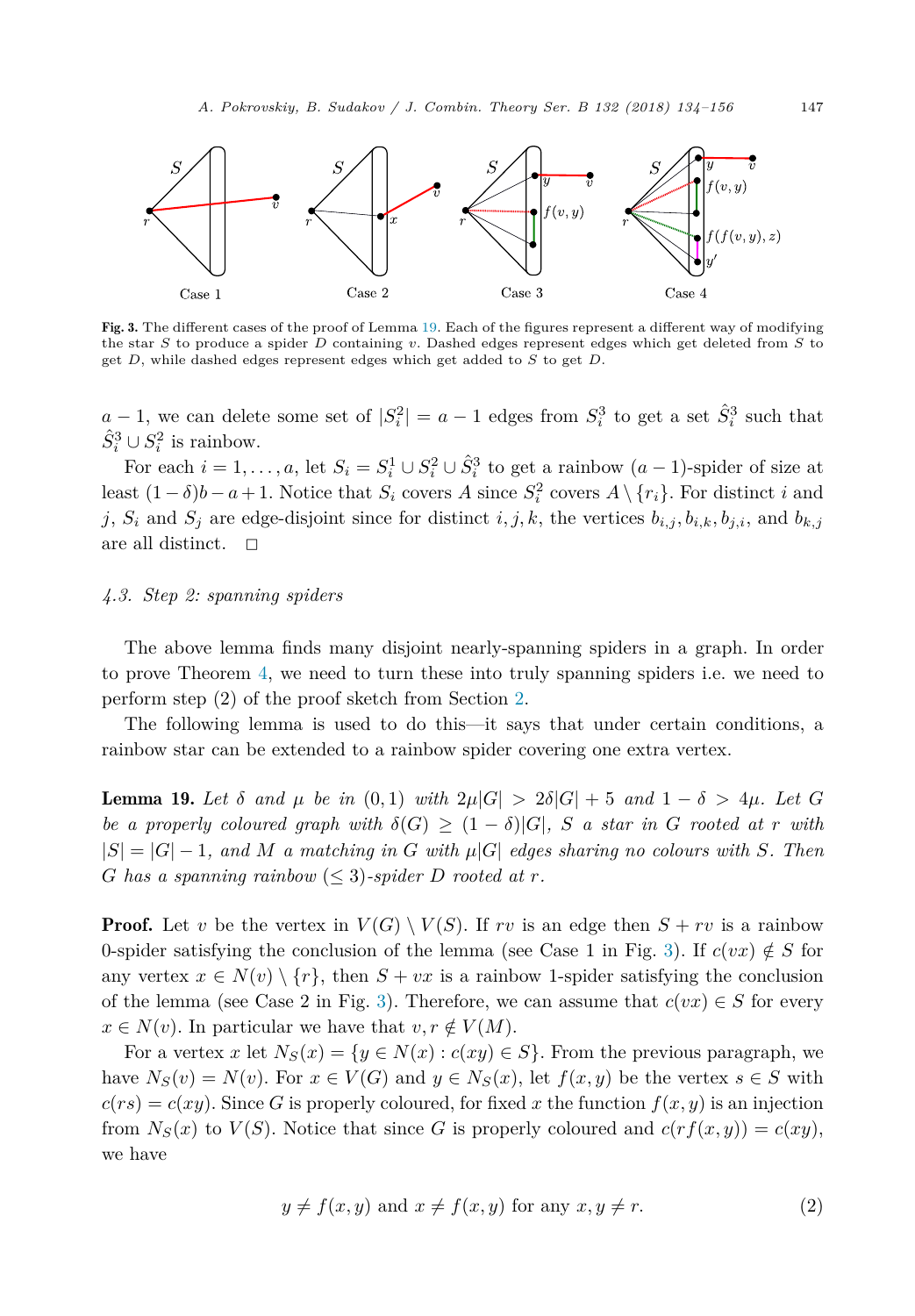Suppose that there is some  $y \in N_S(v) = N(v)$  and  $z \neq y$  with  $zf(v, y) \in M$ . We claim that the edges *vy* and  $zf(v, y)$  are disjoint. Indeed  $y \neq z$  by assumption,  $y \neq f(v, y)$ by [\(2\)](#page-13-0), and  $v \cap \{z, f(v, y)\} = \emptyset$  since  $v \notin V(M)$ . Using Observation [7](#page-3-0) we have that  $D = S - rf(v, y) + vy + zf(v, y)$  is a rainbow 2-spider satisfying the conclusion of the lemma (see Case 3 in Fig. [3\)](#page-13-0). Therefore, for the rest of the proof we can assume the following

For 
$$
y \in N(v)
$$
 with  $f(v, y) \in V(M)$  we have  $yf(v, y) \in M$ . (3)

Suppose that there is  $y \in N_S(v)$  and  $z \in N(f(v, y))$  with  $z \notin \{y, v, r, f(v, y)\}\)$  and  $c(zf(v, y)) \notin S$ . Notice that *y*, *v*, *r*,  $f(v, y)$  are all distinct. Using Observation [7,](#page-3-0) *S* −  $r f(v, y) + v y + z f(v, y)$  is a rainbow 2-spider satisfying the conclusion of the lemma (see Case 3 in Fig. [3\)](#page-13-0). Therefore we can assume that for all  $y \in N_S(v) = N(v)$  we have  $N(f(v, y)) \setminus N_S(f(v, y)) \subseteq \{y, v, r, f(v, y)\}.$  Together with  $f(v, y) \notin N(f(v, y)),$  $r \in N_S(f(v, y))$ , and  $\delta(G) \geq (1 - \delta)|G|$  this implies

$$
|N_S(f(v, y))| \ge (1 - \delta)|G| - 2.
$$
 (4)

Since  $|N(v)| \geq (1 - \delta)|G| > 4\mu|G| \geq 2|V(M)|$  and  $f(x, y)$  is an injection for fixed x, there is some  $y \in N(v) = N_S(v)$  with  $y \notin V(M)$  and  $f(v, y) \notin V(M)$ . Let  $T = \{f(v, y') :$  $y' \in N(v)$ } and notice that  $|T| = |N(v)| \ge (1 - \delta)|G|$  and so  $|T \cap V(M)| \ge (2\mu - \delta)|G|$ . Using (4) and " $2\mu|G| > 2\delta|G| + 5$ " we have

$$
|N_S(f(v,y))| \ge (1-\delta)|G|-2 > (1-2\mu+\delta)|G|+3 \ge |V(G) \setminus (T \cap V(M))|+|\{v,r,y\}|.
$$

Using the fact that  $f(x, y)$  is an injection for fixed x, there is some  $z \in N_S(f(v, y)) \setminus$  $\{v,r,y\}$  with  $f(f(v,y),z) \in V(M) \cap T$ . Since  $f(f(v,y),z) \in T$ , there is some  $y' \in N(v)$ with  $f(f(v, y), z) = f(v, y')$ . Since  $f(f(v, y), z) = f(v, y') \in V(M)$  from (3) we get that  $f(f(v, y), z)y' \in M$ . By the definition of  $f(*, *)$ , we have  $c(f(f(v, y), z)r) = c(f(v, y)z)$ and  $c(f(v, y')r) = c(vy')$ . Since  $f(f(v, y), z) = f(v, y')$ , we get  $c(vy') = c(f(v, y)z)$ . Since *G* is properly coloured, we get that  $z \neq y'$  and  $f(v, y) \neq y'$ .

Notice that the edges  $vy, f(v, y)z$ , and  $f(f(v, y), z)y'$  are disjoint. Indeed we have and  $z \neq y'$  and  $f(v, y) \neq y'$  from the previous paragraph. We have  $v \notin$  ${f(v, y), z, f(f(v, y), z), y'}$  since  $v \notin V(S) \cup V(M)$  and by choice of *z*. We have  $y \neq f(v, y), z$  by [\(2\)](#page-13-0) and choice of *z*. We have  $y \neq f(f(v, y), z), y'$  since  $y \notin V(M)$ . Finally, we have  $f(f(v, y), z) \neq f(v, y), z$  by [\(2\)](#page-13-0).

Notice that the edges *vy*,  $f(v, y)z$ , and  $f(f(v, y), z)y'$  have different colours. Indeed we have  $c(vy) \neq c(f(v, y)z)$  and  $c(f(v, y)z) \neq c(f(f(v, y), z)y')$  since  $c(ab) = c(rf(a, b))$ for any edge *ab* and *G* is properly coloured. We have  $c(vy) \neq c(f(f(v, y), z)y')$  since  $f(f(v, y), z)y' \in M$  and  $c(vy) \in S$ .

Now we have that the edges  $vy, f(v, y)z$ , and  $f(f(v, y), z)y'$  are disjoint and have different colours. Using  $c(vy) = c(f(v, y)r)$  and  $c(f(v, y)z) = c(f(f(v, y), z)r)$  and Ob-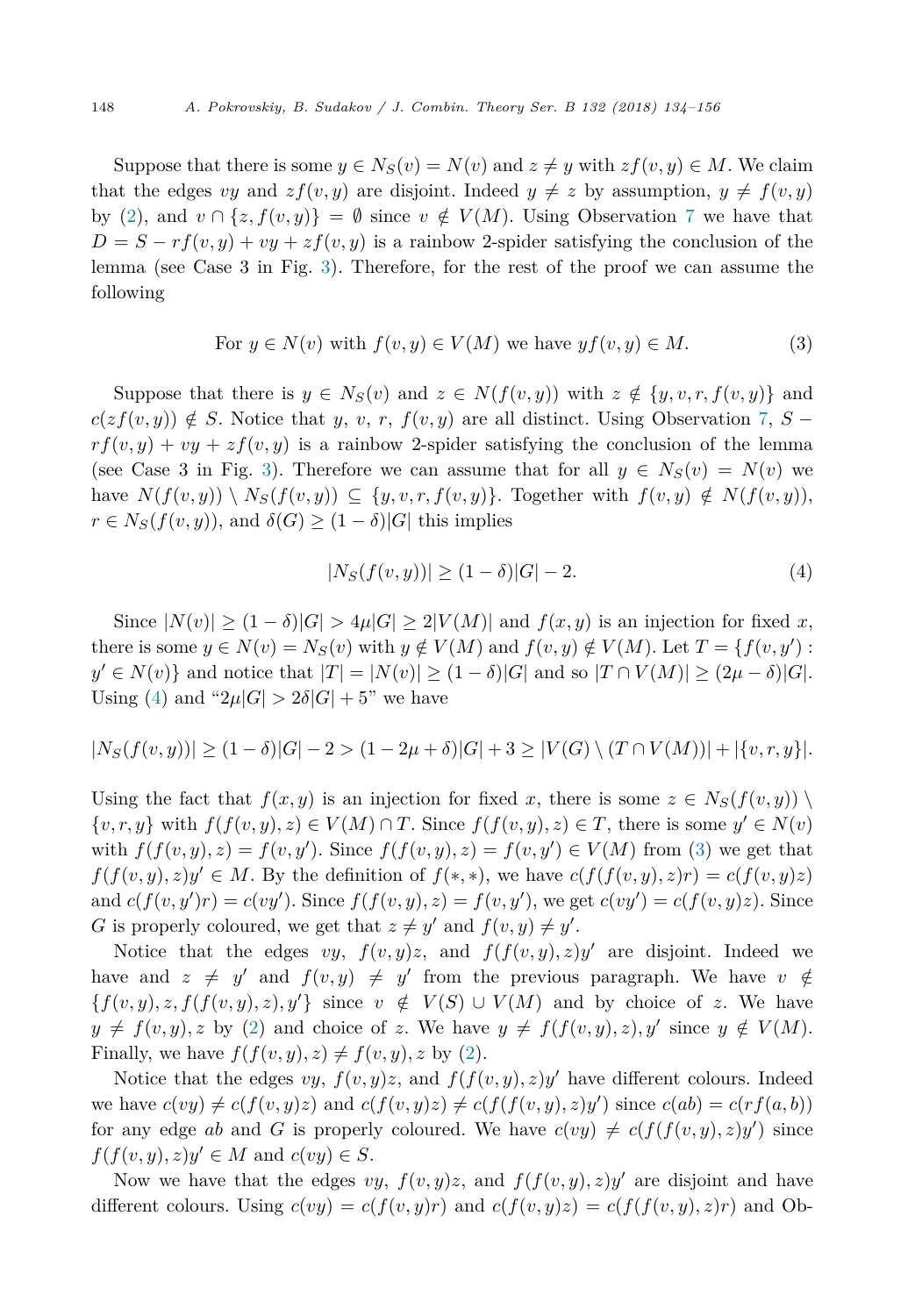<span id="page-15-0"></span>servation [7](#page-3-0) we have that  $S - f(v, y)r - f(f(v, y), z)r + vy + f(v, y)z + f(f(v, y), z)y'$  is a rainbow 3-spider (see Case 4 in Fig. [3\)](#page-13-0).  $\Box$ 

By iterating the above lemma, we can show that under certain conditions, if we have a sufficiently large star, then we also have a spanning spider.

**Lemma 20.** Let  $\epsilon, \phi, \delta, \tau > 0$ . Let G be a sufficiently large properly coloured graph and set  $t = \tau |G|$ . Suppose that  $\delta(G) \geq (1 - \delta)|G| + 2t$  and S is a star centred at  $r \in V(G)$  with  $|S| = |G| - t$ *. Suppose that either of the following hold.* 

- (i) There are at least t colours outside S, each with at least at least  $\epsilon |G| + t$  edges and  $\epsilon \geq \delta + 19\tau.$
- (ii) *There* are at most  $(1 \phi)(|G| t)$  colours in *G*, each with at least  $\epsilon(|G| t)$  edges  $\alpha$ *nd*  $0.1 \geq \epsilon \geq \phi \geq 13\delta + 200\tau$ .

*Then G* has a spanning rainbow  $(*3t*)$ -spider centred at r.

**Proof.** The proof is by induction on *t*. The initial case " $t = 0$ " is trivial since *S* is a  $(\leq 0)$ -spider centred at *r*. Suppose that  $t \geq 1$  and the lemma holds for all  $t' < t$ . Let *v* be a vertex not in *S*. Let *c*<sup>+</sup> be a colour outside *S* with a maximum number of edges. Let *H* be the subgraph of *G* on  $V(G) \setminus \{v\}$  with colour  $c^+$  edges deleted.

We show that the assumptions of the lemma hold for the graph *H* and star *S* with  $t' = t - 1$ . We have  $\delta(H) \ge \delta(G) - 2 \ge (1 - \delta)|G| + 2t - 2$ , and *S* is a star in *H* with  $|S| = |H| - t + 1$ . If (i) held for *G*, then *H* has at least  $t - 1$  colours outside *S*, each with at least  $\epsilon |G| + t - 1 \geq \epsilon |H| + t - 1$  edges. If (ii) held for *G* then *H* has at most  $(1 - \phi)(|G| - t) = (1 - \phi)(|H| - t + 1)$  colours with at least  $\epsilon(|G| - t) = \epsilon(|H| - t + 1)$ edges.

By induction *H* has a spanning  $(\leq 3t - 3)$ -spider *D* rooted at *r*. Let  $D = S' \cup D'$ where *S*<sup> $\prime$ </sup> is a star with  $|S'| \ge |D'| - 6(t - 1)$  consisting of the ordinary leaves of *D*, and  $D'$  is a ( $\leq 3t - 3$ )-spider with  $|D'| \leq 6(t - 1) + 1$ .

Let *G*<sup> $\prime$ </sup> be the subgraph of *G* on  $V(S') \cup \{v\}$  consisting of all colours not in *D*<sup> $\prime$ </sup>,  $\delta' = \delta + 12\tau$  and  $\mu = \delta + 13\tau$ . We show that the requirements of Lemma [19](#page-13-0) hold for *G*',  $δ'$  and *μ*. Since at most 6*t* colours and at most 6*t* vertices are missing from  $G'$ , we have  $\delta(G') \geq \delta(G) - 12t \geq (1 - \delta - 12\tau)|G| = (1 - \delta')|G| \geq (1 - \delta')|G'|$ . We have that *S'* is a star in *G*<sup> $\prime$ </sup> rooted at *r* with  $V(G') = V(S') \cup \{v\}.$ 

If (i) holds for *G*, then since  $c^+ \notin D'$  the colour  $c^+$  edges in *G*<sup> $\prime$ </sup> form a matching *M* of size at least  $\epsilon |G| - 6t \ge \mu |G'|$  disjoint from  $S'$ .

If (ii) holds for  $G$ , then notice that the number of edges in  $G'$  of colours on  $S'$  is at most

$$
(1 - \phi)(|G| - t)\frac{|G|}{2} + (|S'| - (1 - \phi)(|G| - t))\epsilon|G| - t) \leq (1 - \phi)(1 - \tau)\frac{|G|^2}{2} + (\phi + \tau(1 - \phi))(\epsilon - \tau)|G|^2
$$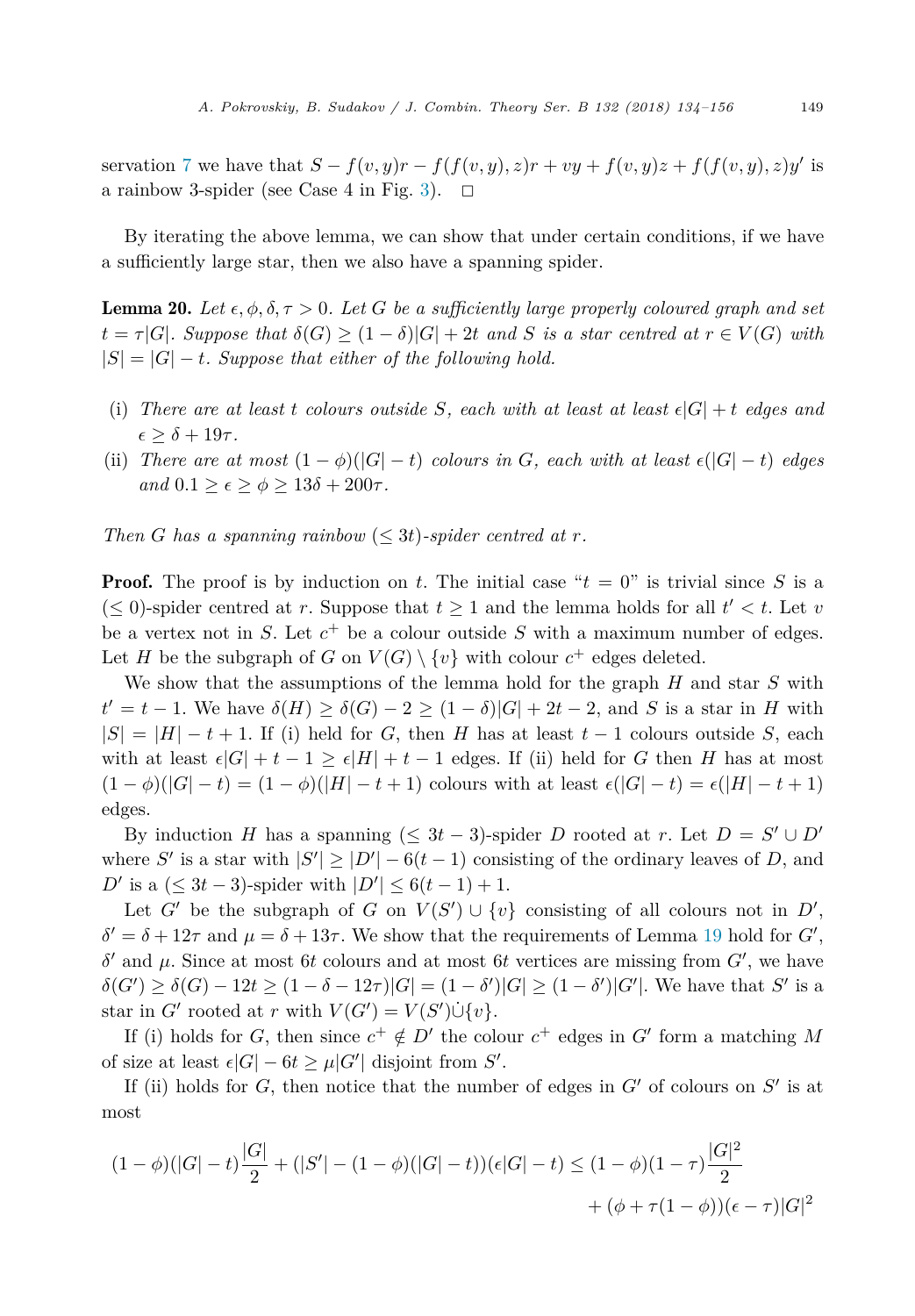$$
\leq \left(\frac{1}{2} - \frac{\phi}{2} + \phi \epsilon + \tau\right)|G|^2
$$
  

$$
\leq \frac{|G'|^2}{2} - \left(\frac{2}{5}\phi - 14\tau\right)|G|^2.
$$

On the LHS, the " $(1 - \phi)(|G| - t) \frac{|G|}{2}$ " term comes from the colours in *G* with at least  $\epsilon(|G| - t)$  edges (of which there are at most  $(1 - \phi)(|G| - t)$ ), and the " $(|S'| - (1 - \phi)(|G| - t)$ *t*))( $\epsilon |G|$ −*t*)" term comes from the other colours in *S* having less than ( $\epsilon |G|$ −*t*) edges. The first inequality comes from  $|S'| \leq |G|$ ,  $t = \tau |G|$ , and  $\epsilon > \tau$ . The second inequality comes from  $\tau \leq \phi \leq \epsilon \leq 0.1$  and rearranging. The third inequality comes from  $|G'| \geq |G| - 6t$ and  $\epsilon \leq 0.1$ . Thus the number of edges in  $G'$  of colours outside  $S'$  is at least

$$
e(G') - \frac{|G'|^2}{2} + \left(\frac{2}{5}\phi - 14\tau\right)|G|^2 \ge (1 - \delta')\frac{|G'|^2}{2} - \frac{|G'|^2}{2} + \left(\frac{2}{5}\phi - 14\tau\right)|G|^2
$$

$$
\ge \left(\frac{2}{5}\phi - 14\tau - 2\delta'\right)|G|^2.
$$

Lemma [16](#page-11-0) and " $\epsilon \ge \phi \ge 13\delta + 200\tau$ " give a rainbow matching *M* of size  $\left(2\phi/5 - 14\tau 2\delta'$ <sup> $\vert G \vert$ </sup><sup>2</sup>/3| $G \vert \geq \mu \vert G \vert$  using only colours outside *S'*.

In either of the above cases, we obtained a matching of size at least  $\mu|G|$  in  $G'$ consisting of colours outside *S'*. Since  $2\mu|G| \geq 2\delta'|G| + 5$  and  $1 - \delta' \geq 4\mu$ , we can apply Lemma [19](#page-13-0) to get a rainbow  $(\leq 3)$ -spider  $D''$  in *G*<sup> $\prime$ </sup> rooted at *r*. Since *G*<sup> $\prime$ </sup> and *D*<sup> $\prime$ </sup> share no colours, Observation [8](#page-3-0) shows that  $D' \cup D''$  is a rainbow  $(\leq 3t)$ -spider rooted at *r* as required.  $\square$ 

By interating the above lemma it is possible to find many edge-disjoint spanning spiders.

**Lemma 21.** Let  $\epsilon, \phi, \alpha, \gamma, \tau > 0$  and *n* be sufficiently large. Let  $K_n$  be properly coloured, and  $D_1, \ldots, D_{\alpha n}$  edge-disjoint rainbow  $(\leq \gamma n)$ -spiders in  $K_n$  with  $D_i$  a rainbow  $t_i$ -spider rooted at  $r_i$  for each i satisfying  $|D_i| \geq (1 - \tau)n$ . Suppose that  $r_i \in D_j$  for all i, j, and *one of the following holds.*

- (ii) For each i, there are at least  $n |D_i|$  colours outside  $D_i$ , each with at least  $\epsilon n$  edges  $and \epsilon \geq 9\alpha + 8\gamma + 25\tau.$
- (iii) There are at most  $(1 \phi)n$  colours in  $K_n$ , each with at least  $\epsilon n$  edges and  $0.03 \geq$  $\epsilon/2$  − 0*.*001 ≥  $\phi$  ≥ 80 $\alpha$  + 50 $\gamma$  + 340 $\tau$ *.*

*Then*  $K_n$  *has*  $\alpha n$  *edge-disjoint spanning rainbow* ( $\leq (\gamma + 3\tau)n$ )*-spiders*  $D'_1, \ldots, D'_{\alpha n}$  *with*  $D'_i$  *rooted* at  $r_i$ *.* 

**Proof.** For each *i*, let  $D_i = S_i \cup \hat{D}_i$  where  $S_i$  is the star consisting of the ordinary leaves of  $D_i$  disjoint from  $\{r_1, \ldots, r_{i-1}, r_{i+1}, \ldots, r_{\alpha n}\}$ . Notice that we have  $|\hat{D}_i| \leq (2\gamma + \alpha)n$ .

<span id="page-16-0"></span>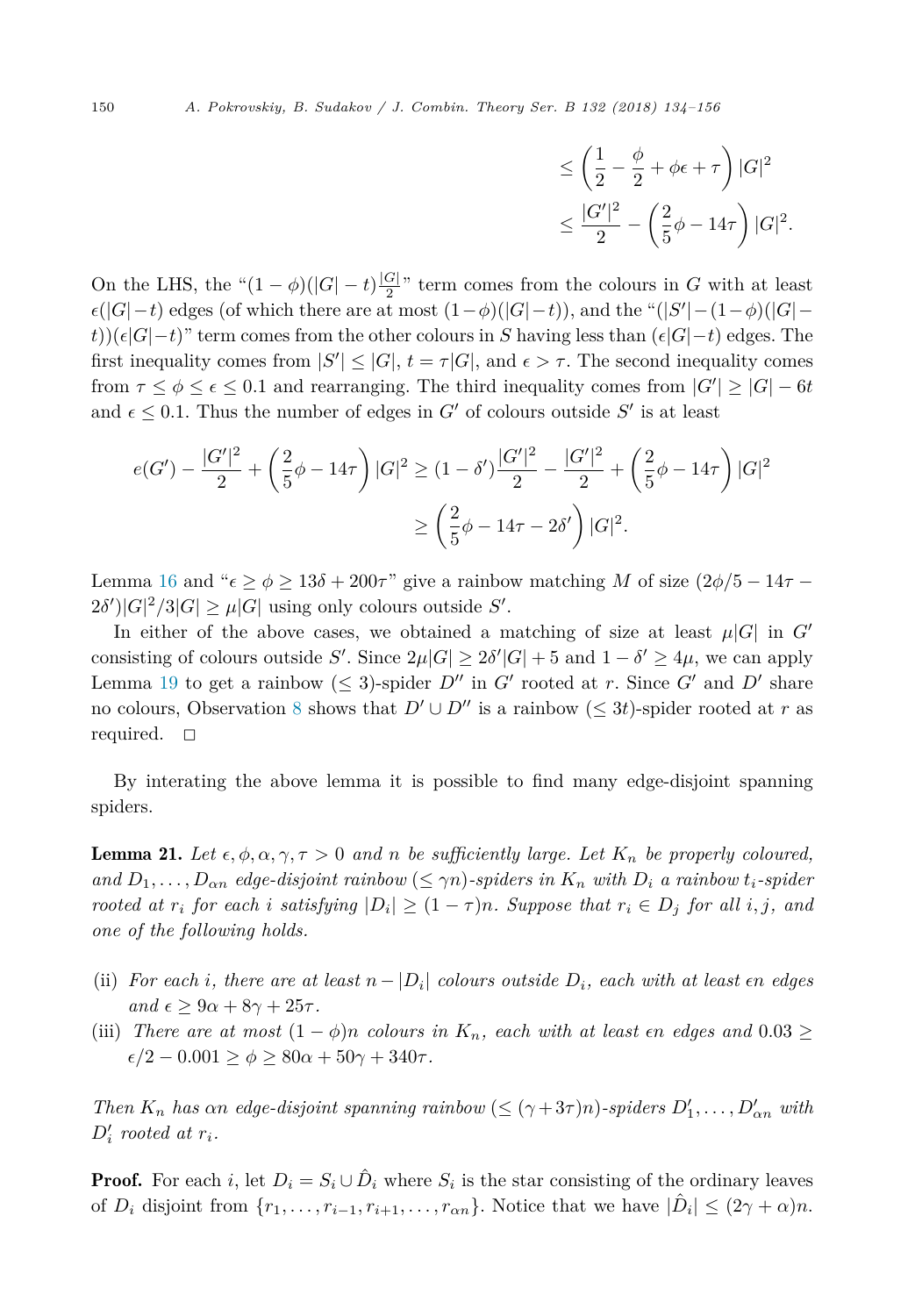<span id="page-17-0"></span>For  $i = 1, \ldots, \alpha n$  we will apply Lemma [20](#page-15-0) to  $S_i$  with  $\delta = 5\alpha + 4\gamma + 2\tau$ ,  $t = n - |D_i|$ , and appropriate  $\epsilon'$ ,  $\phi'$ , and *G* in order to get a ( $\leq$  3 $\tau n$ )-spider  $D'_{i}$  rooted at  $r_{i}$ .

At the *i*th application, let *G* be the subgraph of  $K_n$  on  $(V(K_n) \setminus V(\hat{D}_i)) \cup \{r_i\}$ consisting of all the edges which are not in  $D'_1, \ldots, D'_{i-1}, D_{i+1}, \ldots, D_{\alpha n}$ , and which don't share any colours with  $\hat{D}_i$ . Notice that since the induced subgraphs of  $D_j$  and  $D'_j$  on *V*(*G*) have maximum degree 1, we have  $\delta(G) \geq n - \alpha n - |\hat{D}_i| - e(\hat{D}_i) \geq (1 - 3\alpha - 4\gamma)n \geq$  $(1 - \delta + 2\tau)n \ge (1 - \delta)|G| + 2\tau|G|$  (using  $|\hat{D}_i| \le (2\gamma + \alpha)n$  and  $\delta = 5\alpha + 4\gamma + 2\tau)$ ). We also have  $|G| \ge (1 - 2\gamma - \alpha)n$ . We claim that either part (i) or (ii) of Lemma [20](#page-15-0) holds for *G*.

If we are in case (i), let  $\epsilon' = \epsilon - 4\alpha - 2\gamma - \tau$  and notice that  $\epsilon' \ge \delta + 19\tau$  holds. Notice that we have at least  $n - |D_i| = |G| - |S_i|$  colours in *G* outside  $S_i$  each with at least  $\epsilon n - 2\alpha n - 2|\hat{D}_i| \ge (\epsilon - 4\alpha - 2\gamma)n = (\epsilon' + \tau)n \ge (\epsilon' + \tau)|G|$  edges. This shows that part (i) of Lemma [20](#page-15-0) holds.

If we are in case (ii), let  $\epsilon' = \epsilon/(1 - 2\gamma) + \tau$ ,  $\phi' = 1 - (1 - \phi)/(1 - \tau)(1 - 2\gamma - \alpha)$ , and notice that  $0.1 \ge \epsilon' \ge \phi' \ge 13\delta + 200\tau$  holds. Notice that we have at most  $(1 - \phi)n \le$  $(1 - \phi')(1 - \tau)|G|$  colours in *G* with at least  $(\epsilon' - \tau)|G| \geq \epsilon n$  edges. This shows that part (ii) of Lemma [20](#page-15-0) holds.

Since all the assumptions of Lemma [20](#page-15-0) hold for *G*, we can apply it to get a spanning  $(\leq 3\tau n)$ -spider  $\tilde{D}_i$  in *G*. By Observation [8,](#page-3-0)  $D'_i = \tilde{D}_i \cup \hat{D}_i$  is a  $(\leq (\gamma + 3\tau)n)$ -spider rooted at  $r_i$  as required.  $\Box$ 

# *4.4. Step 3: isomorphic spiders*

In Theorem [4](#page-2-0) we want to find many spanning isomorphic spiders. In the proof it is more convenient to first find many spanning non-isomorphic spiders, and later modify them to isomorphic ones. In this section we prove a result about changing *t*-spiders into *s*-spiders for  $s > t$ . The results in this section are the essence of step (3) in the proof sketch in Section [2.](#page-3-0)

A total colouring of a directed graph *D* is an assignment of colours to all the edges and vertices of *D*. We say that a totally coloured directed graph *D* is properly coloured if for any vertex *v* we have  $c(xv) \neq c(yv)$ ,  $c(vx) \neq c(vy)$ ,  $c(xv) \neq c(v)$ , and  $c(vx) \neq c(v)$ for distinct *x, y, v*. Notice that we do not forbid  $c(xv) = c(vy)$ . A totally coloured graph is vertex-rainbow if all its vertices have different colours. We'll need the following lemma.

Lemma 22. *Let D be a properly totally coloured, vertex-rainbow directed graph with*  $e(D) \geq (1-\delta)|D|^2$ . Then D has a rainbow cycle of length s for any  $3 \leq s < \frac{1-9\sqrt{\delta}}{12}|D|$ .

**Proof.** Let  $D'$  be the induced subgraph of *D* consisting of vertices *v* with  $|N^+(v)| \ge$  $(1 - \sqrt{\delta})|D|$  and  $|N^-(v)| \ge (1 - \sqrt{\delta})|D|$ . Since  $e(D) \ge (1 - \delta)|D|^2$ , there are at most  $\sqrt{\delta}|D|$  vertices in *D* with  $|N^-(v)| < (1 - \sqrt{\delta})|D|$  and at most  $\sqrt{\delta}|D|$  vertices with  $|N^+(v)| < (1 - \sqrt{\delta})|D|$ . These imply that  $\delta^-(D'), \delta^+(D') \ge (1 - 3\sqrt{\delta})|D|$ .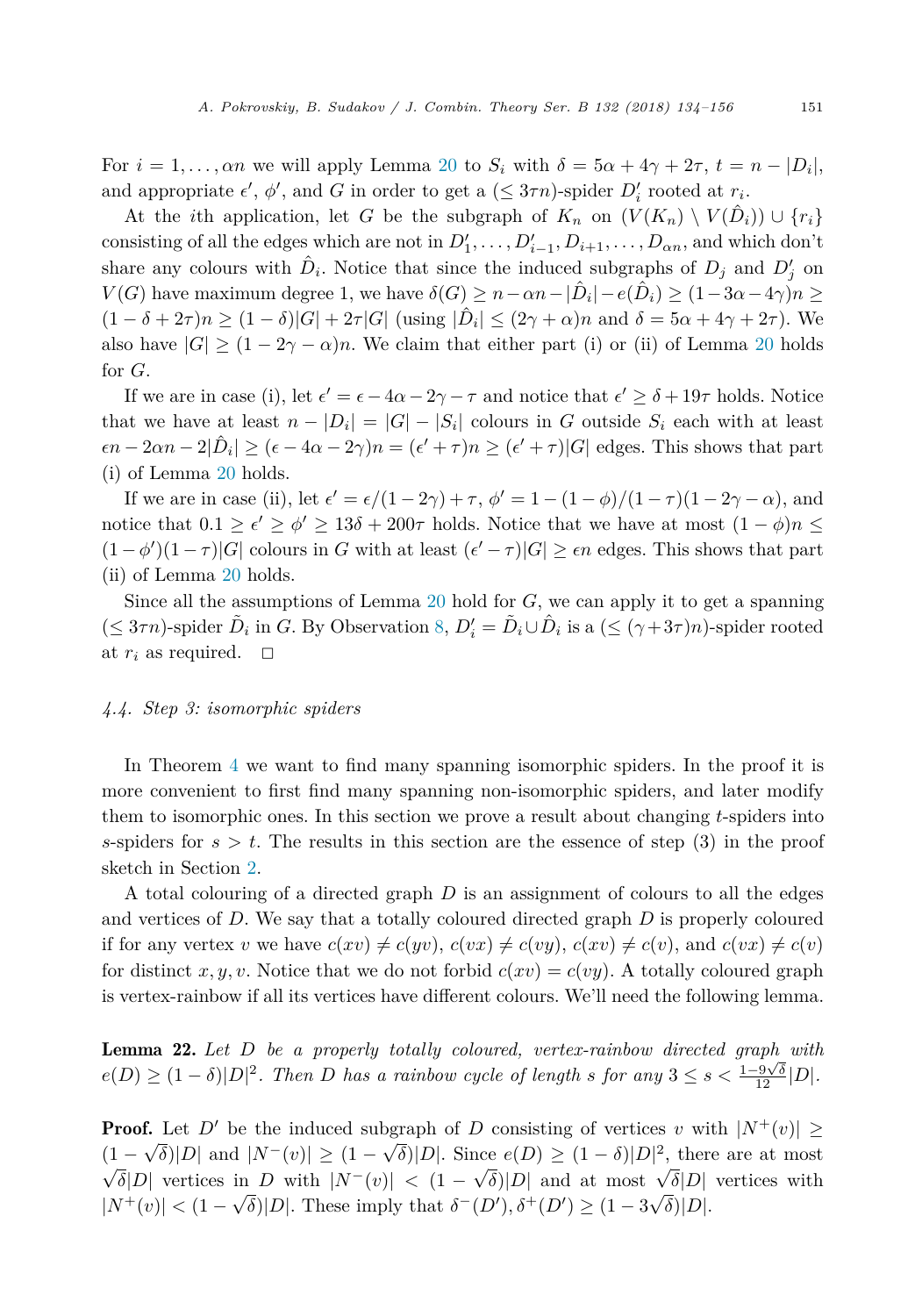Choose a sequence of vertices  $v_1, v_2, \ldots, v_{s-2} \in V(D')$  with  $v_{i+1}$  chosen from  $N_{D'}^+(v_i)$  with  $c(v_i v_{i+1}), c(v_{i+1}) \notin \{c(v_1), \ldots, c(v_i)\} \cup \{c(v_1 v_2), \ldots, c(v_{i-1} v_i)\}.$  This is possible since *D* is properly coloured, vertex-rainbow,  $s \leq \frac{1-9\sqrt{\delta}}{11}|D|$ , and  $|N_{D'}^+(v_i)| \geq$  $(1-3\sqrt{\delta})|D|$ . We have that  $P = v_1, v_2, \ldots, v_{s-2}$  is a rainbow path.

Notice that out of the edges  $xy$  with  $x \in N_{D'}^+(v_{s-2})$  and  $y \in N_{D'}^-(v_1)$  there are at most  $10s|D|$  edges with  $c(v_{s-2}x)$ ,  $c(x)$ ,  $c(xy)$ ,  $c(y)$ , or  $c(yv_1)$  occurring in *P*, and at most 5|*D*| edges *xy* for which any of  $c(v_{s-2}x) = c(xy)$ ,  $c(v_{s-2}x) = c(y)$ ,  $c(x) = c(yv_1)$ ,  $c(xy) = c(yv_1)$ , or  $c(v_{s-2}x) = c(yv_1)$  hold. Since there are at least  $(\delta^+(D') - |D'|)$  $N_{D'}^-(v_1)|\big|N_{D'}^+(v_{s-2})\big| \ge (1-6\sqrt{\delta})|D|(1-3\sqrt{\delta})|D| \ge (1-9\sqrt{\delta})|D|^2 > 12s|D|$  edges from  $N_{D'}^+(v_{s-2})$  to  $N_{D'}^-(v_1)$ , there must be at least one edge *xy* for which none of these occur. Now  $v_1, v_2, \ldots, v_{s-2}, x, y$  is a rainbow cycle of length *s* as required.  $\Box$ 

The following lemma allows us to increase the parameter in a spider.

**Lemma 23.** Let *G* be a sufficiently large properly coloured graph with  $|N(v)| \geq (1 - \delta)|G|$ holding for at least  $(1 - \delta)|G|$  vertices in G. For  $t \leq \delta|G|$ , let  $D_0$  be a spanning rainbow t-spider in G which is rooted at r. Then for any s with  $3 \leq s \leq (0.001 - 8\delta)|G|$ , G has *a* spanning rainbow  $(t + s)$ -spider rooted at r.

**Proof.** Let *r* be the root of  $D_0$ . Let  $D_0 = S \cup \hat{D}$  where *S* is the star consisting of the ordinary leaves of  $D_0$  and  $\hat{D}$  is a *t*-spider. Let *B* be the set of at most  $\delta |G|$  vertices of degree less than  $(1 - \delta)|G|$  in *G*. Let *H* be the subgraph of *G* on  $V(S) \setminus B$  consisting of the colours not in  $\hat{D}$ . We have  $\delta(H) \geq \delta(G) - e(\hat{D}) - |V(G) \setminus V(H)| = (1 - \delta)|G| - e(\hat{D})$  $v(D) + 1 - |B| \ge (1 - 6\delta)|G|$ . Using Observation [8,](#page-3-0) to prove the lemma it is sufficient to find a spanning rainbow *s*-spider in *H* which is rooted at *r*. Let *M* be a maximum rainbow matching in *H* consisting of colours not on *S*.

Suppose that  $e(M) \ge (0.001 - 8\delta)|G|$ . Let  $M' = \{x_1y_1, \ldots, x_sy_s\}$  be a submatching of *M*. Since *M* doesn't share colours with *S*, Observation [7](#page-3-0) shows that  $D' = S \cup M' \setminus$  ${rx_1, \ldots, rx_s}$  is a spanning rainbow *s*-spider in *H* as required.

Suppose that  $e(M) \leq (0.001-8\delta)|G|$ . Let *J* be the subgraph of *H* on  $H \setminus (V(M) \cup \{r\})$ consisting of colours not on *M*. We have  $\delta(J) \geq \delta(H) - 3e(M) - 1 \geq (0.997 + 18\delta)|G| - 1 \geq$  $0.995|J|$  and  $e(J) \ge \delta(J)|J|/2 \ge 0.997|J|^2/2$ . By maximality of *M*, all colours on *J* occur in *S*. We construct an auxiliary totally coloured digraph *D* with vertex set  $V(J)$  whose set of colours is also  $V(J)$ . For  $x, y, z \in V(J)$  we let  $xy$  be a colour  $z$  edge in  $D$  whenever there is a colour  $c(rx)$  edge between  $z$  and  $y$  in  $G$ . If there is no colour  $c(rx)$  edge touching  $y$  in  $G$ , then there is no edge  $xy$  in  $D$ . We colour every vertex  $v$  by itself. Notice that every edge in *J* contributes exactly twice to *D*, giving  $e(D) = 2e(J) \ge 0.995|D|^2$ . Notice that *D* is properly coloured with rainbow vertex set. Indeed *vx* and *vy* cannot have the same colour because *G* is properly coloured, *xv* and *yv* cannot have the same colour since  $G$  is simple,  $vx$  is not coloured by  $v$  since  $G$  is properly coloured, and  $xv$  is not coloured by *v* since *G* is loopless.

<span id="page-18-0"></span>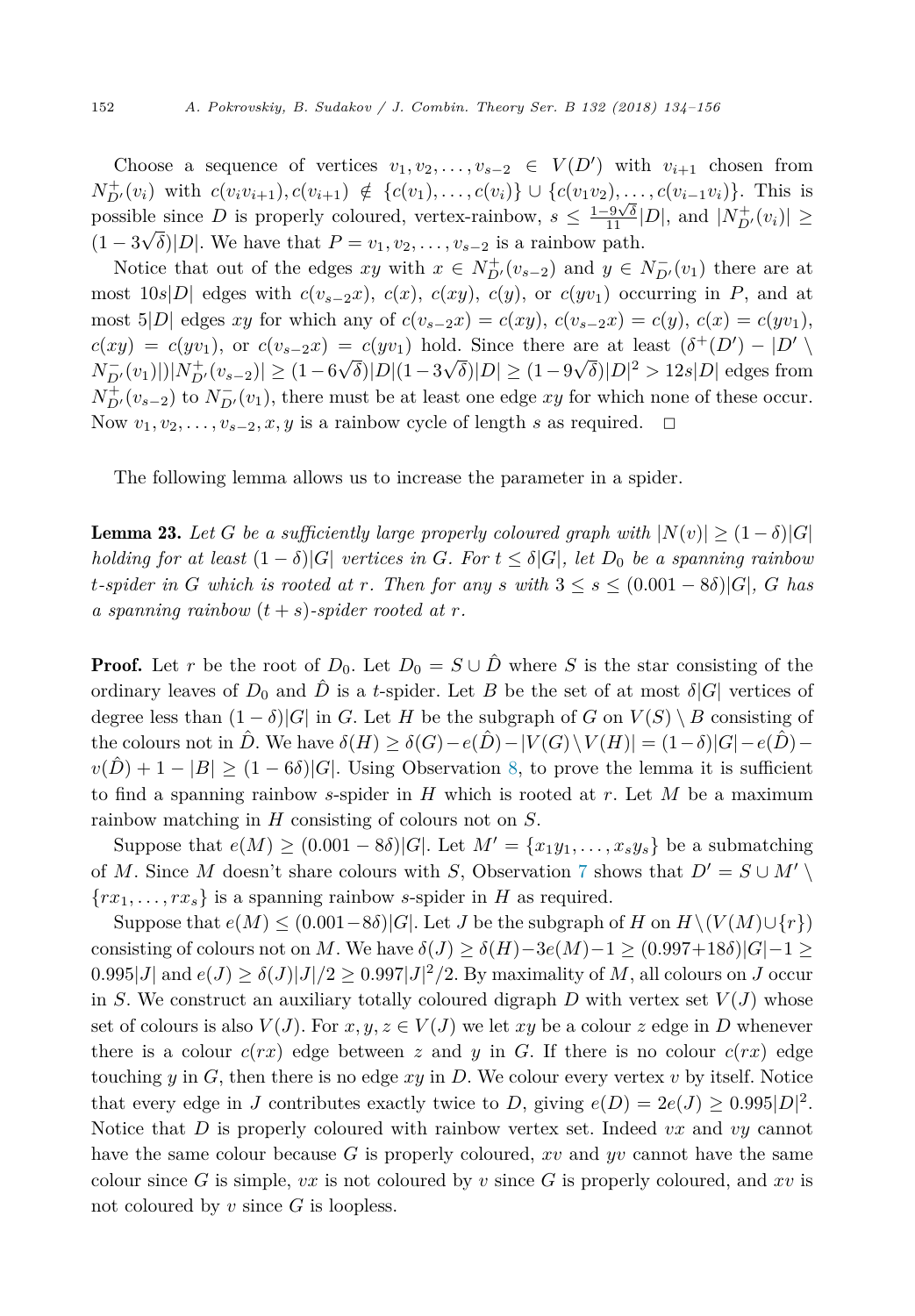By Lemma [22](#page-17-0) applied with  $\delta = 0.001$ , *D* has a rainbow cycle  $C = x_1 x_2, \ldots, x_s$  of length  $s \leq \frac{1-9\sqrt{0.001}}{12}|D|$ . Let  $m_i$  be the edge of *G* corresponding to  $x_i x_{i+1}$  (mod *s*) i.e. let if  $c(x_i x_{i+1 \pmod{s}}) = z$ , then we let  $m_i = z x_{i+1 \pmod{s}} \in E(G)$ . Let  $M' = \{m_1, \ldots, m_s\}$ . Notice that *M*<sup> $\prime$ </sup> is a matching since *C* is rainbow and has in-degree 1. Notice that *M*<sup> $\prime$ </sup> is rainbow since C has out-degree 1. By definition of D we know that  $x_i \in m_{i-1 \pmod{s}}$ and  $m_i$  has the same colour as  $rx_i$ . By Observation [7,](#page-3-0)  $D' = S \cup M' \setminus \{rx : x \in V(C)\}$  is a  $(t + s)$ -spider satisfying the lemma.  $\Box$ 

### *4.5. Proof of Theorem [4](#page-2-0)*

We now prove the main result of this section.

**Proof of Theorem [4.](#page-2-0)** In this proof let  $\alpha = 0.000001$ ,  $\phi = 0.0005$ , and  $\epsilon = 0.06$ . Let  $C_F$ be the set of colours which each have at least  $\epsilon n$  edges. Notice that one of the following holds.

- (a)  $\phi n \geq n |C_F|$ ,
- (b)  $|C_F| \leq (1 \phi)n$ .

Our proof will be slightly different depending on which of the above cases occurs.

First we define a set of vertices  $A = \{r_1, \ldots, r_{\alpha n}\}\$  of size  $\alpha n$ . If we are in case (b), let *A* be an arbitrary set of this size. If we are in case (a), first let *H* be the subgraph of *K<sub>n</sub>* of colours not it  $C_F$ . Notice that  $\delta(H) \geq n - |C_F| - 1$ , every colour in *H* occurs at  $\max$  *n* times, and  $\alpha n \le (n - 72\phi n - 6\epsilon n)/29 \le (n - 72(n - |C_F| - 1) - 6\epsilon n)/29$ . By Lemma [17](#page-11-0) applied with  $G = H$ ,  $\delta = n - |C_F| - 1$ ,  $b = \epsilon n$ , and  $t = \alpha n$  we can choose rainbow matchings  $M_1, \ldots, M_{\alpha n}$  of size  $(n - |C_F| - 1)$  and a set  $A = \{r_1, \ldots, r_{\alpha n}\}$  of size *αn* disjoint from  $M_1, \ldots, M_{\alpha n}$ . In addition for every  $xy \in M_i$  either  $c(r_i x) \notin M_i$  or  $c(r_i y) \notin M_i$ .

Next, we let  $B = V(K_n) \setminus A$  and apply Lemma [18](#page-12-0) to the complete bipartite graph *K<sub>n</sub>*[*A, B*]. If we are in case (b), we do this with  $F_1, \ldots, F_{\alpha n} = \emptyset$  and  $\delta = 0$ . Using  $|B| =$  $(1 - \alpha)n \geq 8\alpha n = 8|A|$ , Lemma [18](#page-12-0) gives us  $\alpha n$  edge-disjoint rainbow  $(\alpha n - 1)$ -spiders  $D_1, \ldots, D_{\alpha n}$  with  $D_i$  rooted at  $r_i \in A$ ,  $D_i$  covering  $A$ , and  $|D_i| \geq |B| - |A| + 1 \geq (1 - 2\alpha)n$ . If we are in case (a), we apply Lemma [18](#page-12-0) with  $F_i = \bigcup_{xy \in M_i} \{c(xy), c(r_i x), c(r_i y)\}$  and  $\delta = 4\phi$ , which satisfy  $|F_i| \leq 3\phi n \leq 4\phi |B|$  and  $(1-4\phi)|B| = (1-4\phi)(1-\alpha)n \geq$  $3\alpha n = 3|A|$ . Lemma [18](#page-12-0) gives us  $\alpha n$  edge-disjoint rainbow  $(\alpha n - 1)$ -spiders  $D_1, \ldots, D_{\alpha n}$ with  $D_i$  rooted at  $r_i \in A$ ,  $D_i$  covering  $A$ ,  $D_i$  having no colours from  $F_i$ , and  $|D_i| \geq$  $(1-4\phi)|B|-|A|+1 \geq (1-4\phi-2\alpha)n$ . Notice that since  $c(r_ix)$ ,  $c(r_iy) \in F_i$  we have that  $D_i$  is vertex-disjoint from  $M_i$  (using the fact that all vertices in  $D_i \cap B$  are neighbours of  $r_i$  since  $D_i$  is a spider contained in  $K_n[A, B]$ ).

Next we apply Lemma [21](#page-16-0) to  $K_n$  in order to get edge-disjoint spanning rainbow  $(\leq 0.0002n)$ -spiders  $D'_1, \ldots, D'_{\alpha n}$ . If we are in case (b), notice that part (ii) of Lemma [21](#page-16-0) holds with  $\alpha = \alpha, \gamma = \alpha, \tau = 2\alpha, \phi = \phi, \text{ and } \epsilon = \epsilon.$  Therefore we can apply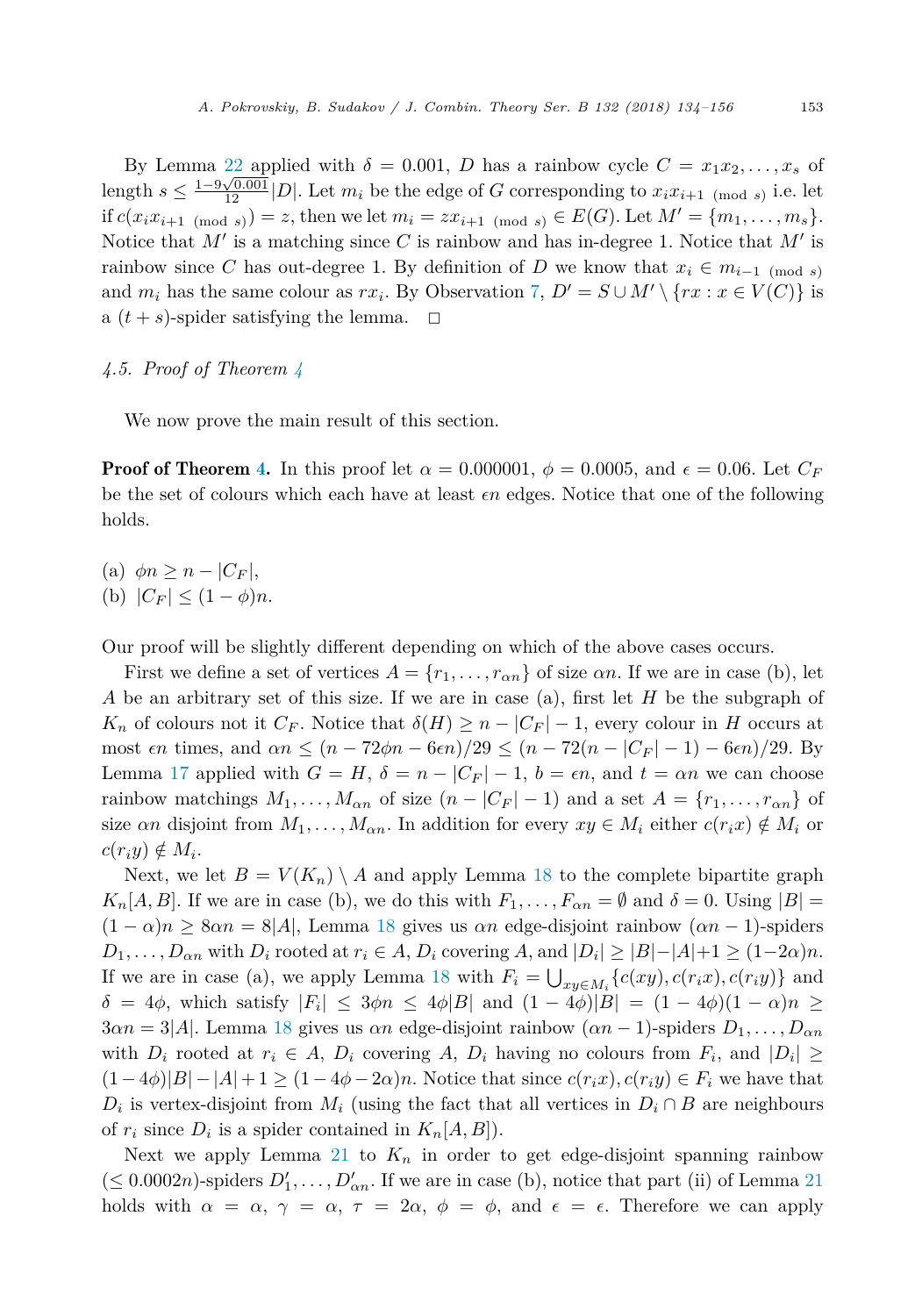Lemma [21](#page-16-0) to get the required spiders. If we are in case (a), recall that by construction of  $M_i$  and A in Lemma [17,](#page-11-0) for each  $m \in M_i$  there is a vertex  $x_m \in m$  with  $c(r_ix_m) \notin M_i$ . Let  $D_i^1 = D_i \cup M_i \cup \{r_ix_m : m \in M_i\}$ . Notice that  $D_i \cup \{r_ix_m : m \in M_i\}$ and  $D_i \cup M_i$  are rainbow by choice of  $F_i$  in our application of Lemma [18,](#page-12-0) and  $M_i \cup \{r_i x_m : m \in M_i\}$  is rainbow by choice of the  $x_m$  vertices. This combined with Ob-servation [7](#page-3-0) and  $\alpha n + 1 + e(M_i) \leq \alpha n + \phi n$  show that  $D_i^1$  is a rainbow  $(\leq \alpha n + \phi n)$ -spider on  $|D_i| + |M_i| \ge (1 - 4\phi - 2\alpha)n$  vertices. There are  $e(M_i)$  colours on  $D_i^1$  outside of  $C_F$ (the colours on *M<sub>i</sub>*). Therefore there are at most  $e(D_i^1) - e(M_i)$  colours of  $C_F$  on  $D_i^1$ , and hence at least  $|C_F| - (e(D_i^1) - e(M_i)) = |C_F| - e(D_i^1) + (n - |C_F| - 1) = n - |D_i^1|$ colours of  $C_F$  outside  $D_i^1$ . This shows that condition (i) of Lemma [21](#page-16-0) holds with  $\alpha = \alpha$ ,  $\gamma = \alpha + \phi$ ,  $\tau = 4\phi + 2\alpha$ , and  $\epsilon = \epsilon$ . Therefore, we can apply Lemma [21](#page-16-0) to get the required spiders.

Now we have edge-disjoint spanning rainbow  $(\leq 0.0006n)$ -spiders  $D'_1, \ldots, D'_{\alpha n}$  which are rooted at  $r_1, \ldots, r_{\alpha n}$  respectively. We can apply Lemma [23](#page-18-0) to these spiders one at a time to turn them into *t*-spiders. At the *i*th application, let *G* be *K<sup>n</sup>* minus all the spiders except  $D_i$  and set  $\delta = 0.0006$ . This way  $N(v) > (1 - \delta)|G|$  holds for the  $n - |A| \ge (1 - \delta)n$  vertices outside *A*, and so Lemma [23](#page-18-0) gives us a *t*-spider disjoint from all previously constructed spiders.  $\Box$ all previously constructed spiders.

# 5. Concluding remarks

Here we mention some interesting directions for further research.

# *Improving the bounds*

The most natural open problem is to further improve the bounds on Conjectures [1–3.](#page-2-0) In this paper we limited ourselves to proving a good quantitative bound on the Brualdi– Hollingsworth Conjecture (Theorem [5\)](#page-3-0) and proving the strongest qualitative result (Theorem [4\)](#page-2-0).

Theorem [4](#page-2-0) represents a simultaneous improvement to the best known bounds on Conjectures [1–3.](#page-2-0) If one wants to further improve the bounds on any one of these conjectures, then it is routine to modify our methods to do so. Particularly, we mention that it is possible to obtain quite a good bound on Constantine's Conjecture by combining the proofs of Theorems [4](#page-2-0) and [5.](#page-3-0) This is because the source of the small constant "0.000001" in Theorem [4](#page-2-0) is that the colouring on  $K_n$  was a general proper colouring (rather than a 1-factorization). If instead we are in the setting of a 1-factorization (as in Constantine's Conjecture) then it is easy to modify the proof to find around 0*.*01 edge-disjoint spanning rainbow isomorphic trees. The big open problem seems to be to prove some sort of asymptotic version of Conjectures [1–3.](#page-2-0) For example does every properly (*n* − 1)-edgecoloured  $K_n$  have  $(1 - o(1))n$  edge-disjoint spanning rainbow trees?

#### *Proper colourings versus bounded colourings*

A colouring of a graph is *b*-bounded if there are at most *b* edges of each colour. Notice that every properly coloured  $K_n$  is  $n/2$ -bounded. It would be interesting to know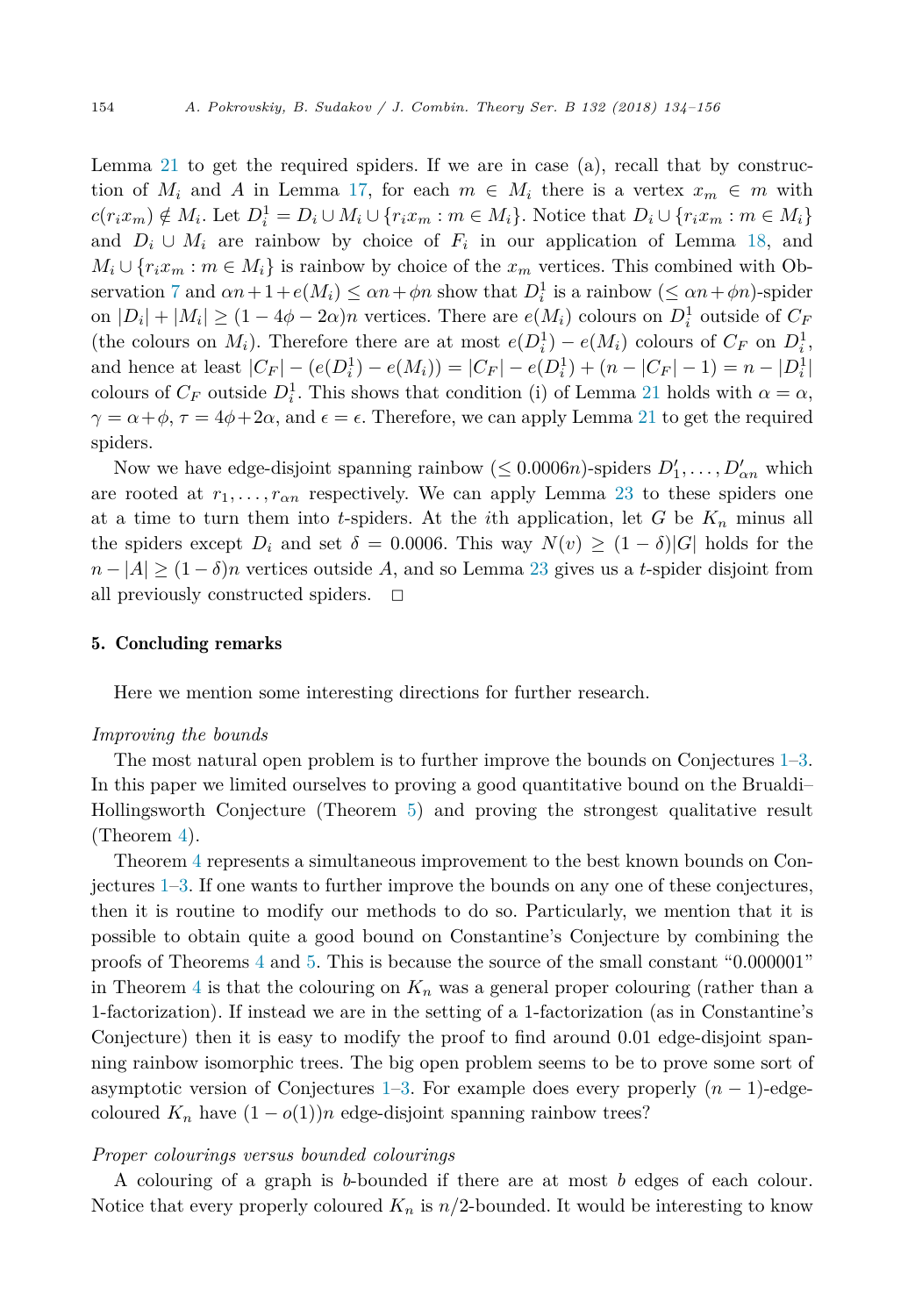whether any of the results in this paper generalize to colourings which are bounded rather than proper. In this direction, the best result is by Carraher, Hartke, and Horn [\[7\]](#page-22-0) who showed that every  $n/2$ -bounded colouring of  $K_n$  had  $n/1000 \log n$  edge-disjoint rainbow spanning trees.

Curiously, Theorem [4](#page-2-0) is not true for colourings that are *n/*2-bounded. In fact, Sudakov and Volec [\[19\]](#page-22-0) constructed 9-bounded colourings of *K<sup>n</sup>* which contain no spanning rainbow tree of radius 2. In particular this implies that there are 9-bounded colourings of  $K_n$  without any spanning rainbow spiders. This shows that if some analogue of Constantine's Conjecture holds for bounded colourings, then one would need to consider graphs different form spiders.

#### *Finding copies of a rainbow tree*

Notice that Theorem [4](#page-2-0) is qualitatively stronger than Conjecture [3—](#page-2-0)Theorem [4](#page-2-0) allows us to specify what spanning rainbow tree we find (whereas Conjecture [3](#page-2-0) only says that we should find isomorphic trees without specifying the isomorphism class of the trees). This opens up the intriguing area of what collections of rainbow trees can be found in every properly coloured  $K_n$ . In this direction one can modify the result in this paper to allow us to find several different spiders in a properly coloured *Kn*.

**Theorem 24.** Let  $T_1, \ldots, T_{0.000001n}$  be spiders on *n* vertices with  $T_i$  *a*  $t_i$ -spider for  $0.003n \le t_i \le 0.2n$ *. Then every properly coloured*  $K_n$  *contains edge-disjoint rainbow spanning copies of*  $T_1, \ldots, T_{0.000001n}$ .

The proof of the above theorem is identical to the proof of Theorem [4,](#page-2-0) except that in the last line of the proof one applies Lemma [23](#page-18-0) to create *ti*-spiders rather than *t*-spiders.

It would be interesting to know for what other collections of trees  $T_1, \ldots, T_{0.000001n}$ the above theorem is true. This problem may be quite hard, since even for uncoloured complete graphs there are many open problems about finding edge-disjoint trees e.g. the Gyárfás–Sumner Conjecture.

A related open problem is "which rainbow trees can be found in every properly coloured  $K_n$ ?" At first glance, one might hope that for any *n*-vertex tree  $T_n$ , every properly coloured  $K_n$  contains a rainbow copy of  $T_n$ . However this is false already for paths. Maamoun and Meyniel [\[17\]](#page-22-0) found proper  $(n-1)$ -edge-colourings of  $K_n$  without a spanning rainbow path. Some extensions of this result, showing that there are edge colourings not containing some other spanning trees were found in [\[5\]](#page-22-0). On the other hand, together with Alon [\[3\]](#page-22-0) the authors showed how to find a rainbow path of length  $n - o(n)$  in every properly edge-coloured  $K_n$ . Based on this, one can expect that perhaps for every tree *T*, a rainbow copy of *T* is contained in every properly edge-coloured complete graph with a few more vertices than *T*. Indeed such a result was very recently proved in [\[18\]](#page-22-0).